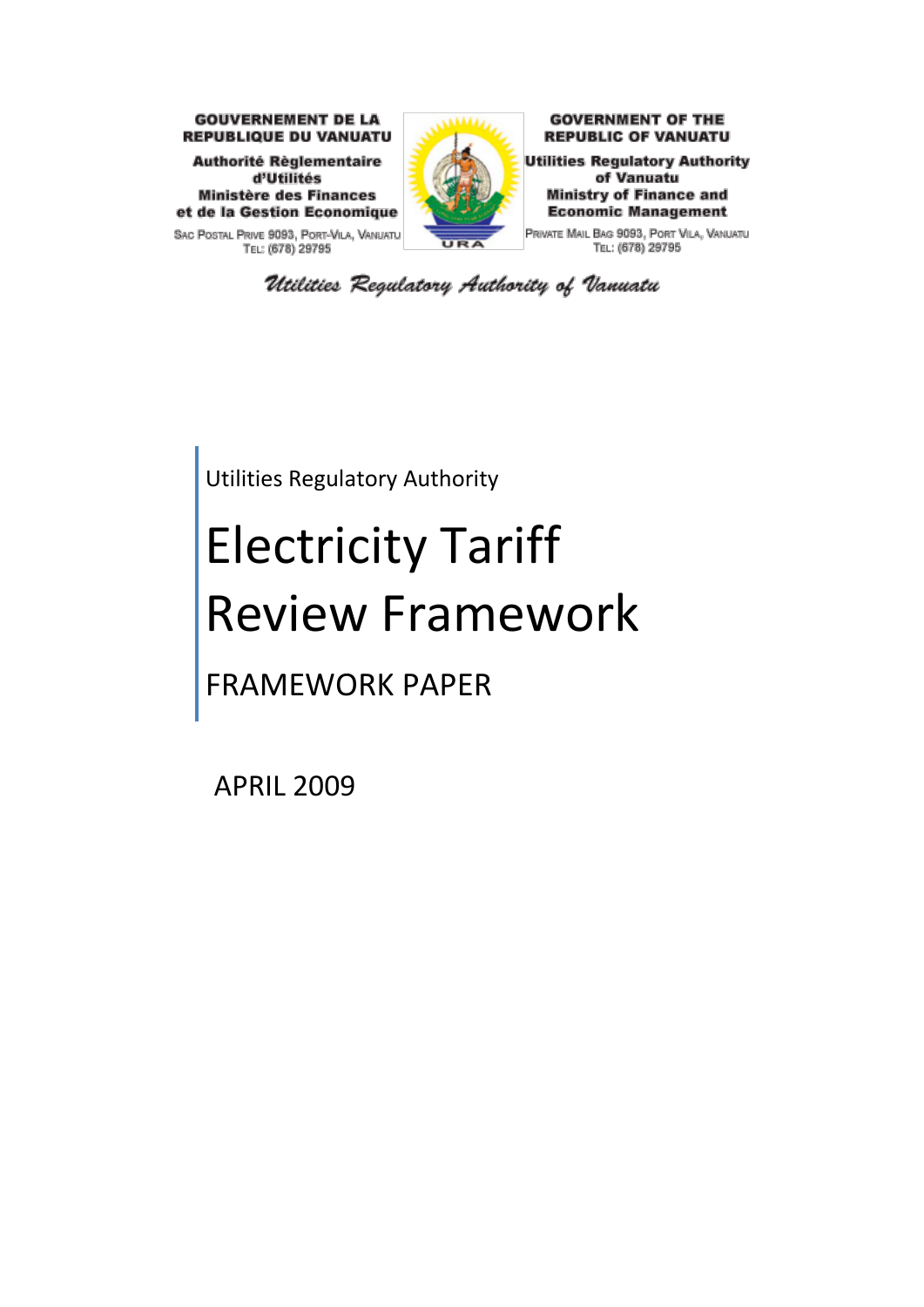<span id="page-1-0"></span>The Utilities Regulatory Authority (the URA) is Vanuatu's economic regulator of essential utility services in Vanuatu. The Government of Vanuatu established the Utilities Regulatory Authority on 11 February 2008 under the *Utilities Regulatory Authority Act No. 11 of 2007*.

The URA is responsible for the regulation of certain services in the electricity and water sectors. Our role differs in each regulated industry but generally involves regulating prices, service standards, and market conduct and consumer protection. We also investigate and advise the Government on regulatory matters that affect Vanuatu's essential utilities*.*

The *Utilities Regulatory Authority Act No. 11 of 2007* states that our primary objective is to regulate certain utilities to ensure the provision of safe, reliable and affordable regulated services and maximise access to regulated services throughout Vanuatu.

The Vanuatu Government has awarded concession contracts for the provision of water and electricity services to a private operator. These contracts delegate the exclusive responsibility for the provision of water and electricity services in Port Vila, and electricity services in Luganville, Tanna Island and Malekula to UNELCO (a subsidiary of the SUEZ Group). The contracts specify rules regarding service coverage, the quality of service to be provided, and the maximum tariffs that may be charged for these services. As the counterparty to each of these contracts, the Government has been responsible for monitoring the utility company's compliance with the contractual provisions.

The power supply concession in Luganville commenced on 23 January 1990 and is due to expire on 31 December, 2010. In accordance with the concession contract the Government has advised UNELCO of its intention to re-tender the concession agreement. The tender process is expected to commence in June 2009.

The Government's concern about the high cost of electricity has led to the URA undertaking a full review of the level and structure of tariffs for all concession areas. Current concession agreement permits the Government to review and reset tariffs for cause and for the simple reason of passage of time.

The tariff review is expected to provide guidance to negotiating level and structure of consumer tariffs, establishing bulk tariffs for sale or purchase, and formulating a different process for tariff-setting for the expiring (end 2010) concession in Luganville.

Johnson Naviti Chairperson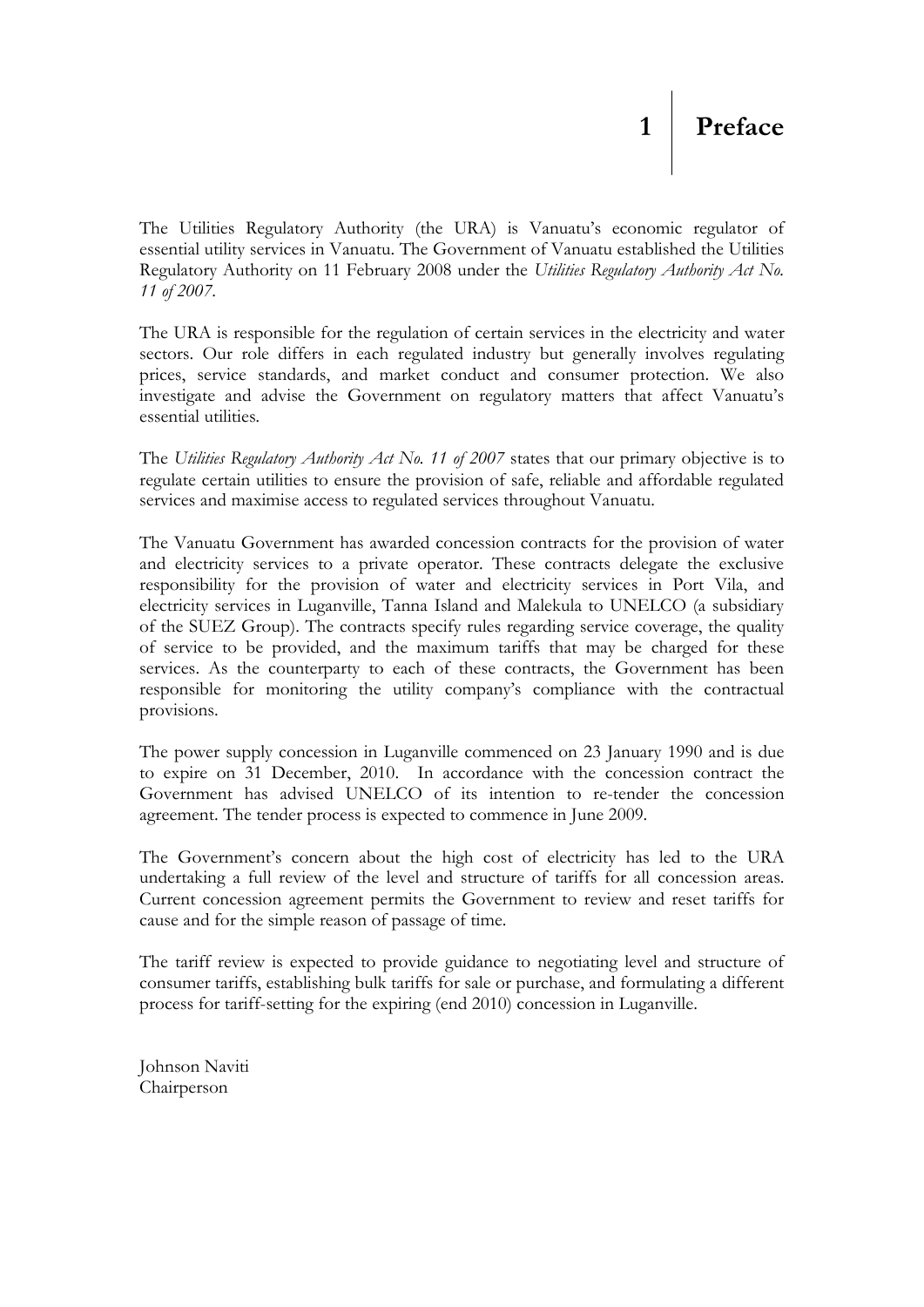<span id="page-2-0"></span>Stakeholders are invited to comment on the issues set out in this paper. Responses and information received will be considered in the formulation of a Draft Decision and final advice provided to the relevant Ministers

Submissions are due on 29 May 2009 and can be emailed to  $\frac{\text{tmael}(a)}{\text{wannuatu.gov.vu}}$  or mailed to:

Electricity Tariff Review Framework Utilities Regulatory Authority PMB 9093 Port Vila, VANUATU

Submissions may also be made in person at the Office of the Utilities Regulatory Authority located at Level 3 Constitutional Building Lini Highway Port Vila, Vanuatu.

Submissions will be made available on the Authority's website in accordance with the Authority's website policy. Any material that is confidential should be clearly marked as such.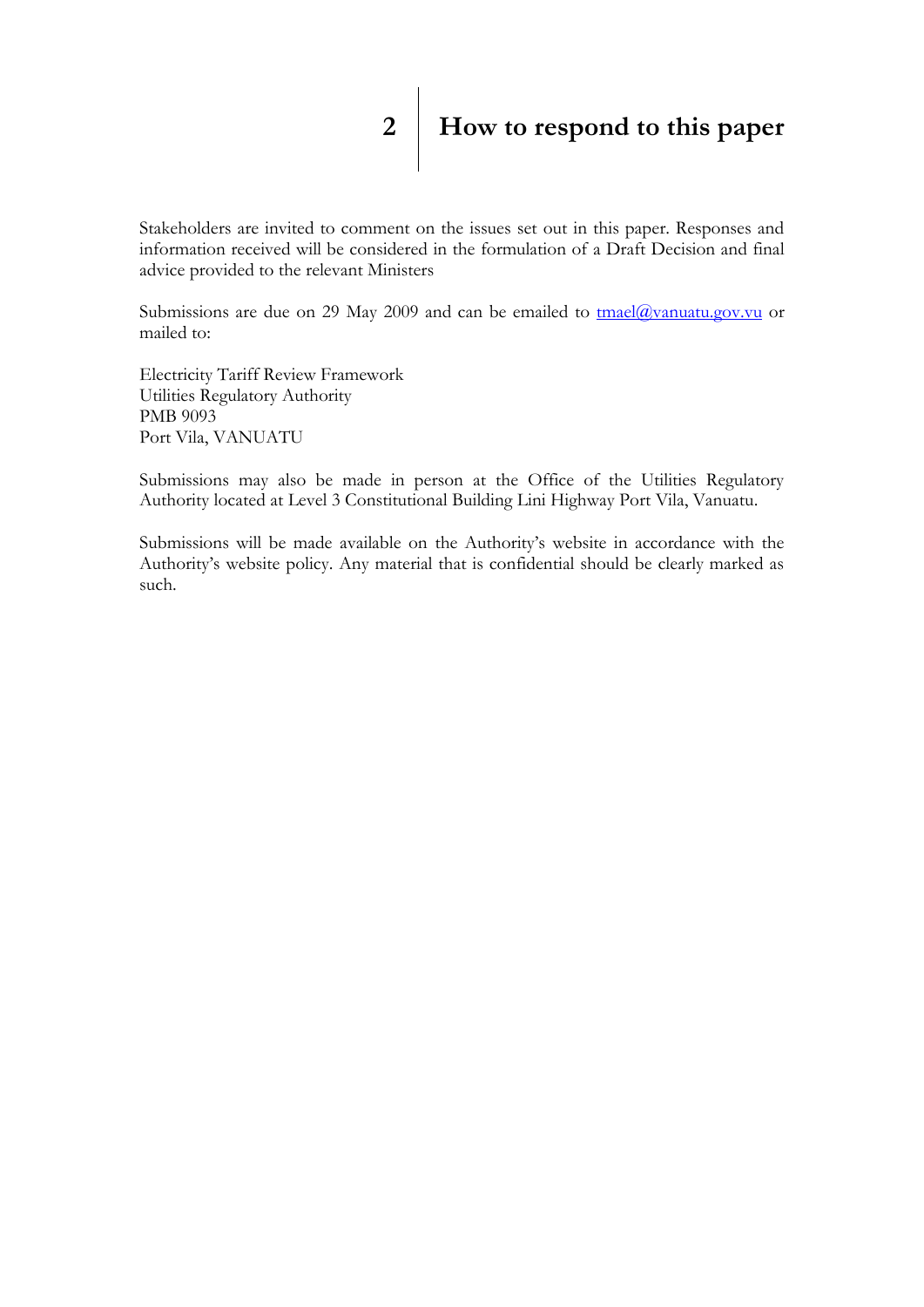# **CONTENTS**

| $\mathbf{1}$ | Preface                       |                                                                   |    |  |  |  |  |  |  |
|--------------|-------------------------------|-------------------------------------------------------------------|----|--|--|--|--|--|--|
| 2            | How to respond to this paper  |                                                                   |    |  |  |  |  |  |  |
| 3            | Introduction                  |                                                                   |    |  |  |  |  |  |  |
|              | 3.1                           | Tariff review regulatory framework                                | 7  |  |  |  |  |  |  |
|              | 3.2                           | Purpose of this paper                                             | 7  |  |  |  |  |  |  |
|              | 3.3                           | Structure of this paper                                           | 8  |  |  |  |  |  |  |
| 4            | Cost of service review        |                                                                   |    |  |  |  |  |  |  |
|              | 4.1                           | Information and data collection                                   | 9  |  |  |  |  |  |  |
|              | 4.2                           | Demand analysis                                                   | 9  |  |  |  |  |  |  |
|              | 4.3                           | Financial model and information analysis                          | 10 |  |  |  |  |  |  |
|              | 4.4                           | Cost of service and performance benchmarking                      | 10 |  |  |  |  |  |  |
|              | 4.5                           | Operational and procurement practices                             | 10 |  |  |  |  |  |  |
|              | 4.6                           | Cost of unregulated services                                      | 11 |  |  |  |  |  |  |
|              | 4.7                           | Review of company overheads                                       | 11 |  |  |  |  |  |  |
| 5            |                               | Service standard review                                           | 12 |  |  |  |  |  |  |
|              | 5.1                           | Information and data collection                                   | 12 |  |  |  |  |  |  |
|              | 5.2                           | Performance benchmarking                                          | 12 |  |  |  |  |  |  |
|              | 5.3                           | Service standard specification                                    | 12 |  |  |  |  |  |  |
| 6            | Methodology for tariff review |                                                                   |    |  |  |  |  |  |  |
|              | 6.1                           | Tariff structure assessment                                       | 15 |  |  |  |  |  |  |
|              | 6.2                           | Building blocks methodology                                       | 17 |  |  |  |  |  |  |
| 7            |                               | Luganville concession                                             | 19 |  |  |  |  |  |  |
| 8            |                               | Sarakata hydroelectric generation                                 | 20 |  |  |  |  |  |  |
|              |                               | Appendix A: Proposed timeline for completing the tariff review    | 21 |  |  |  |  |  |  |
|              | contract                      | Appendix B: Proposed timeline for tender of Luganville concession | 22 |  |  |  |  |  |  |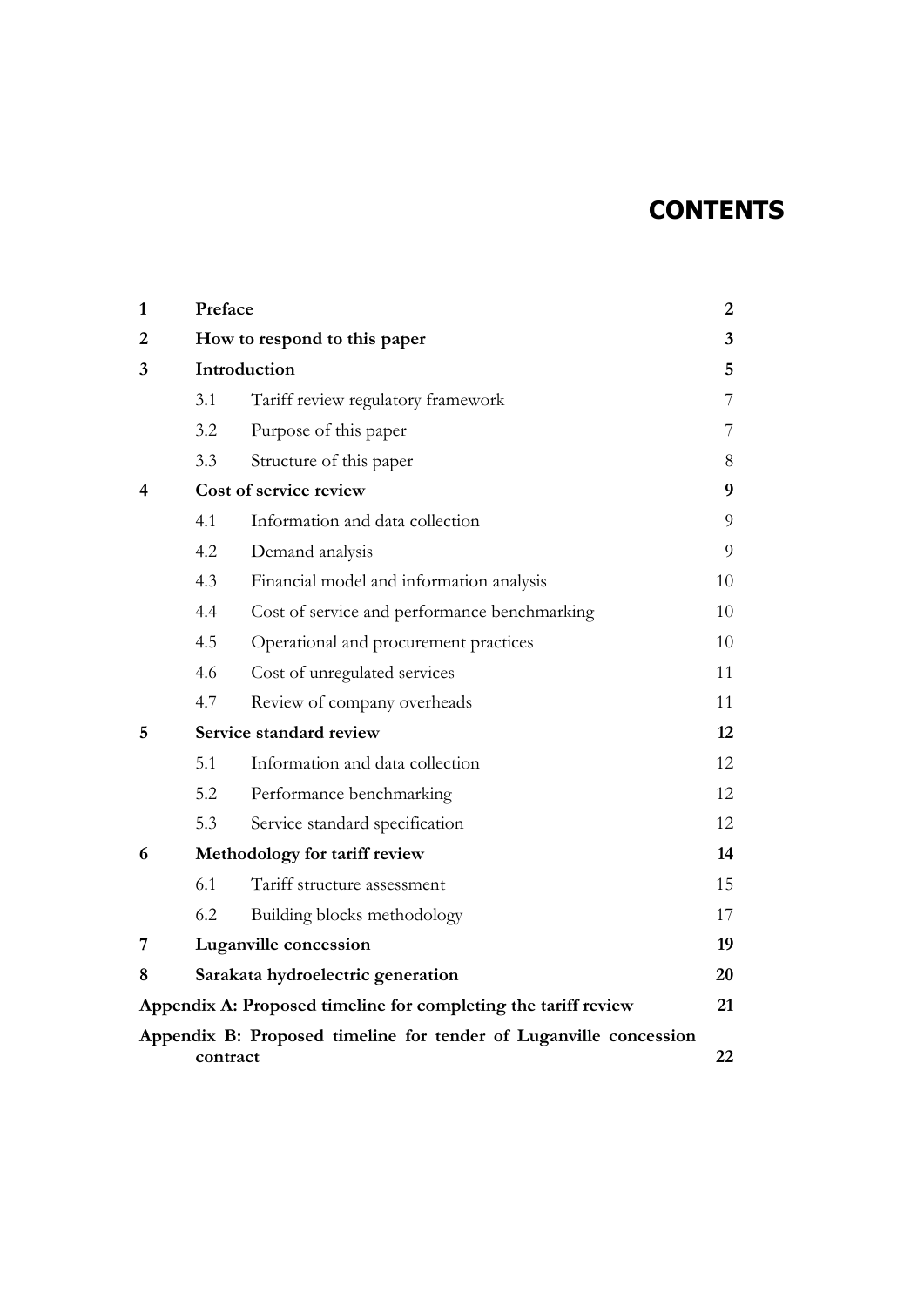<span id="page-4-0"></span>The *Utilities Regulatory Authority Act Number 11 of 2007 (*the **Act***)* establishes the Utilities Regulatory Authority (URA) of Vanuatu. The URA is a body corporate with perpetual succession, acting independently from the Government. The URA's Commission consists of three Commissioners, a Chairperson and two part time Commissioners of which one is the Chief Executive Officer of the Authority.

The Act empowers the URA to regulate certain utilities, in particular, the provision of electricity and water services in Vanuatu.

The URA's core functions with respect to the existing water and electricity utility include:

- Monitoring and enforcing existing concession contracts which include checking monthly price adjustments made by the utility, monitoring service standards and technical performance, reviewing yearly financial reports and auditing operating report processes;
- Renegotiating tariffs with the utility in accordance with the relevant concession contracts;
- Manage consumer complaints by assisting consumers resolve grievances and/or complaints with the utilities;
- Advise Government on utility-related matters as requested; and
- Communicating with the Government, utilities, customers and the general public in order to provide information about matters or updates relating to utilities.

The Vanuatu Government has awarded concession contracts for the provision of water and electricity services to a private operator. These contracts delegate the exclusive responsibility for the provision of water and electricity services in Port Vila, and electricity services in Luganville, Tanna Island and Malekula to UNELCO (a subsidiary of the SUEZ Group). The contracts specify rules regarding service coverage, the quality of service to be provided, and the maximum tariffs that may be charged for these services. As the counterparty to each of these contracts, the Government has been responsible for monitoring the utility company's compliance with the contractual provisions.

The **Act** empowers the URA to exercise the functions and powers of the Government relating to the existing concession contracts for electricity and water supply services, which remain unchanged. The Ministers, however, continue to set direction for electricity and water supply at the policy level.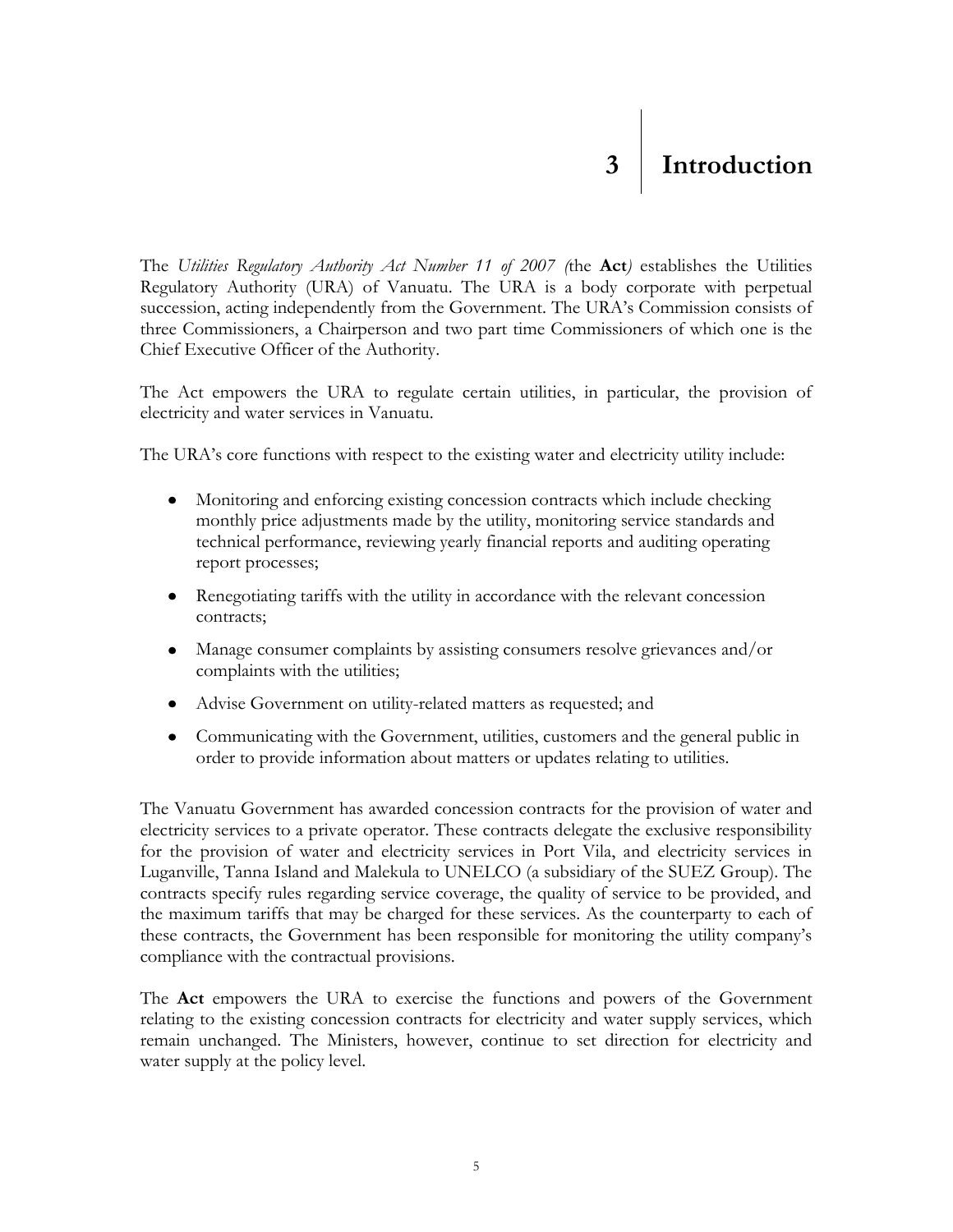The power supply concession in Luganville commenced on 23 January 1990 and is due to expire on 31 December, 2010. In accordance with the concession contract the Government has advised UNELCO of its intention to re-tender and /or renegotiate the concession agreement. The tender process is expected to commence in June 2009.

Further, the Sarakata Special Reserve Fund was established on 3 March, 1995 in an addendum to the Luganville concession agreement with UNELCO. Under the addendum, UNELCO is responsible for the operations and maintenance of the Sarakata hydro plant (2 X 300 kW units). Tariffs are set for Luganville on the basis that all electricity is produced using diesel fuel. The savings compared to the actual hydroelectric generation costs, after deductions for maintenance and management fees, and for contributions to a 'renewal fund', are credited to the Sarakata Special Reserve Fund. The Fund is to be used primarily to finance rural electrification, but may be also used for subsidizing tariffs across all concession areas in Vanuatu. The third phase of the Sarakata Hydro Project (an additional 600 kW unit) is nearing completion with funding from Japan. A review of the operation and management of the Sarakata Special Reserve Fund will be considered in the context of the review of the Luganville concession to ensure it is fully effective in achieving its stated objective of promoting rural electrification.

In addition, the Government's concern about the high cost of electricity will require the URA to undertake a full review of the level and structure of tariffs for all Concession areas. Current concession agreement permits the Government to review and reset tariffs for cause and for the simple reason of passage of time being every five years.

Existing concession contracts between the Government and UNELCO provide clear specifications as to when tariff resets can occur. However, the contracts do not make any provision for the methodology or process to be used for resetting tariffs. The tariff study conducted by the URA is expected to provide guidance for the future, to negotiating level and structure of consumer tariffs for all concession contracts, establishing bulk tariffs for sale or purchase, and formulating different process for tariff-setting for expiring (end 2010) concession in Luganville.

The URA has commenced a full review of services standards, the cost of, and structure of tariffs for water and electricity services in Port Vila, and electricity services in Luganville, Tanna Island and Malekula. As part of this review the URA will also provide the Government of Vanuatu with recommendations on the tendering of the Luganville Concession Contract (Luganville Concession) and the improved administration of the Sarakata Special Reserve Fund.

Therefore, the URA will:

- Review the current costs to develop an estimate of the efficient cost of electricity service in Vanuatu and the associated revenue requirement for the utility;
- Assess the impact of alternative generation technologies such as wind, solar and biomass on costs, revenue requirements and periodic tariff adjustments (due to corresponding variability of diesel volumes and prices);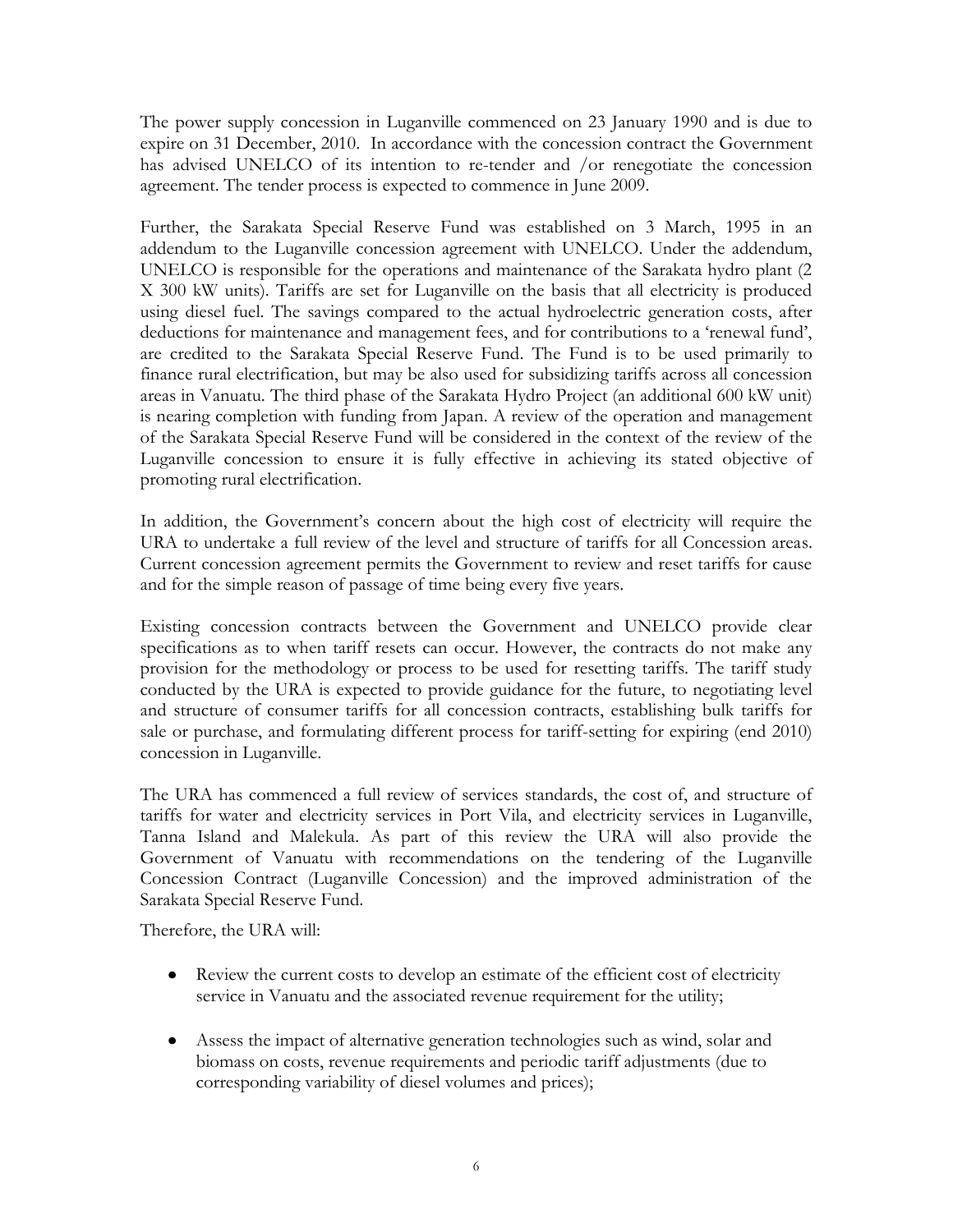- Review the structure of tariffs for all concession and determine the impact on  $\bullet$ consumers from alternative tariff schedules, including differentiated pricing between concession areas;
- Review the tariff adjustment formulae for all concessions and determine the impact  $\bullet$ on consumers of alternative tariff adjustment formulae including the current one;
- Develop a view as to the reasonableness of service standards for electricity currently specified in the concession contracts, and the possible cost implications of any changes to the service standards, to inform its decision on whether to request changes in service standards in conjunction with any tariff renegotiation;
- $\bullet$ Develop, in consultation with UNELCO, an approach and methodology for conducting tariff renegotiations now and in the future – to specify principles and guidelines, and the process and financial model needed for reviewing tariffs; and
- Develop, in consultation with UNELCO, the information needed for an electricity tariff renegotiation, including accounting and technical definitions.

#### **3.1 Tariff review regulatory framework**

<span id="page-6-0"></span>Section 20 of the *Utilities Regulatory Authority Act No 11 of 2007* sets out that the rights exercisable by the Government in the concession contracts described in Part B of Schedule 1 are assigned to the URA, but may only be exercised by the Authority upon receiving written approval of the relevant Minister.

On 25 March 2009 the URA wrote to the Honourable Raphael Wor Wor, Minister for Lands Geology and Mines and the Honourable Serge Vohor, Minister for Infrastructure and Public Utilities seeking approval to commence a review of electricity and water tariffs in Vanuatu.

In accordance with sections 5 and 18 of the specification relating to the concession for the generation and supply of electric power in Luganville, the URA will undertake as part of the tariff review a revision of the base price and of the adjustment formula concerning all concessions, and seeks UNELCO's assistance in providing the Authority with all relevant accounts and statistical statements.

#### **3.2 Purpose of this paper**

The purpose of this paper is to seek stakeholder comment on the current level of tariff and service standards for water and electricity services in Port Vila, and electricity services in Luganville, Tanna Island and Malekula.

<span id="page-6-1"></span>The paper seeks comment on the following key issues:

- The URA's proposed approach and methodology in conducting the cost of service and tariff review outlined in this paper;
- The extent to which performance standards are adequate and /or need to be better enforced. The current level of service across the concession areas and / or current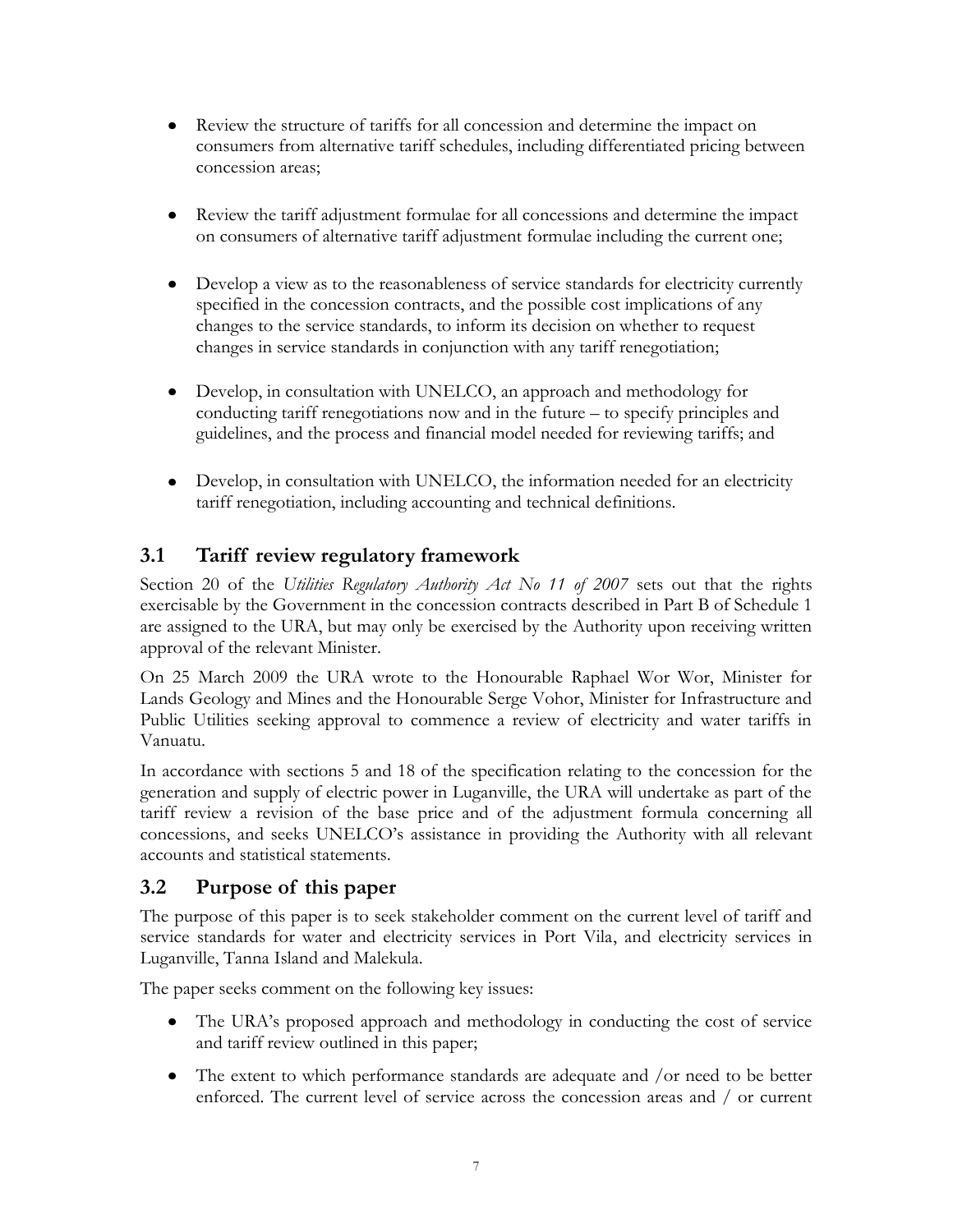service standards and levels of reliability. The URA seeks to understand the level of service provided, and the potential constraints and limitations to enforcement of service standards;

- The URA's proposed approach, in particular, on how tariffs will be indexed and reset giving consideration to reducing the extent of fuel price indexation and /or adopt forward-looking periodic review of prices;
- In regards to the Luganville concession stakeholders are invited to comment on the extension of the Luganville concession area, duration of proposed concession contract and service standards and service coverage; and
- Whether the Sarakata Special Reserve Fund continues to be a useful model for charging electricity in Luganville and funding rural electrification or whether alternative models should be considered.

The URA has set out specific issues on which stakeholders are invited to comment. However, stakeholders should make any other comments that they wish that may not be covered by the issues raised in this consultation paper.

#### **3.3 Structure of this paper**

This paper sets out the URA's proposed approach to the tariff review.

<span id="page-7-0"></span>Chapter 4 presents the URA's proposed approach to undertake a cost of service review for water and electricity services in Port Vila, and electricity services in Luganville, Tanna Island and Malekula;

Chapter 5 sets out the URA's proposed approach to undertake a service standard review for water and electricity services in Port Vila, and electricity services in Luganville, Tanna Island and Malekula;

Chapter 6 outlines the URA's proposed approach to undertake a tariff review for water and electricity services in Port Vila, and electricity services in Luganville, Tanna Island and Malekula. This section also sets out the proposed approach to developing alternative methodologies for adjusting tariffs, e.g. through indexation and for periodically renegotiating tariffs;

Chapter 7 describes the URA's approach to developing optimal terms for the tender of the Luganville concession;

Chapter 8 discusses the URA's approach to undertake a review of the Sarakata Fund's (the Fund) costs, efficiency, and effectiveness; and

Appendix A provides an indicative timeline for completing the tariff review

Appendix B provides an indicative timeline for the tender of the Luganville concession.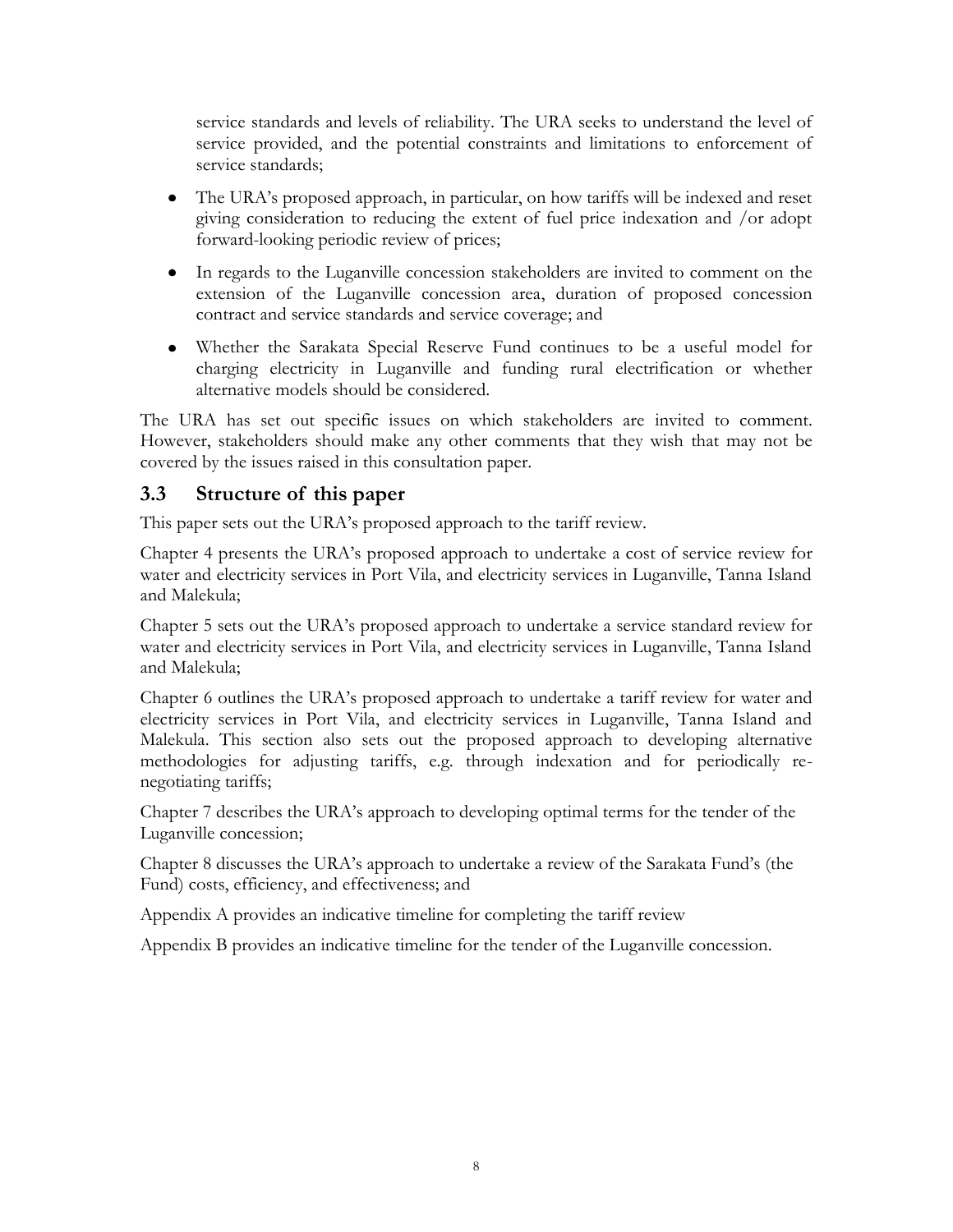# <span id="page-8-0"></span>**4 Cost of service review**

The cost of service review will focus on developing an estimate of the reasonable cost of service for water and electricity services in Port Vila, and electricity services in Luganville, Tanna, and Malekula Island. On the basis of the estimate of what constitutes reasonable costs for providing services, the minimum revenue requirement for the utility to provide safe and reliable service is determined.

This review process will go some way to clarifying a number of the issues that have been raised by various stakeholders, such as the connection between costs and the tariff levels of electricity in Vanuatu.

The review will provide estimates for the actual cost of service for each concession area currently held by UNELCO. Further, the cost of service report will provide relevant supporting documentation and analysis, including the results of a benchmarking study of UNELCO against 5-10 other similar utilities, including a review of operating practices for electricity supply and alternative generation technologies.

In undertaking this review of the cost of service, the following activities are proposed:

#### **4.1 Information and data collection**

<span id="page-8-1"></span>In accordance with sections 5 and 18 of the specification relating to the concession for the generation and supply of electric power in Luganville, the URA will seek UNELCO's assistance in providing the Authority with all relevant accounts and statistical statements. The data request sent to UNELCO contains a detailed list of the data needed to estimate the actual cost of service. This data will be used to establish the reasonable cost of service for water and electricity supply. At the request of UNELCO this information request has been provided to UNELCO in both French and English. The information request is disaggregated for each concession area. The URA will also collect information from UNELCO on their internal operational practices which will assist the URA in its assessment of costs.

#### **4.2 Demand analysis**

<span id="page-8-2"></span>The URA will review and assess current and future projected demand profiles and corresponding supply expansion plans and costs. The demand analysis will be used to develop appropriate financial models for each of the five concessions. To perform these analyses, the URA will review historic growth rates, together with UNELCO's projections, and analyze demand growth against other key growth rates, including population, income, and tariffs, to derive projections for the future. Following development of the demand forecasts, the URA will develop a number of expansion planning scenarios. These scenarios may include a base-case diesel expansion plan as well as a number of alternative expansion scenarios, including options for the inclusion of various alternative sources of energy. All this information will feed into the determination of the revenue requirements for the utility, including for investments, at present and into the future.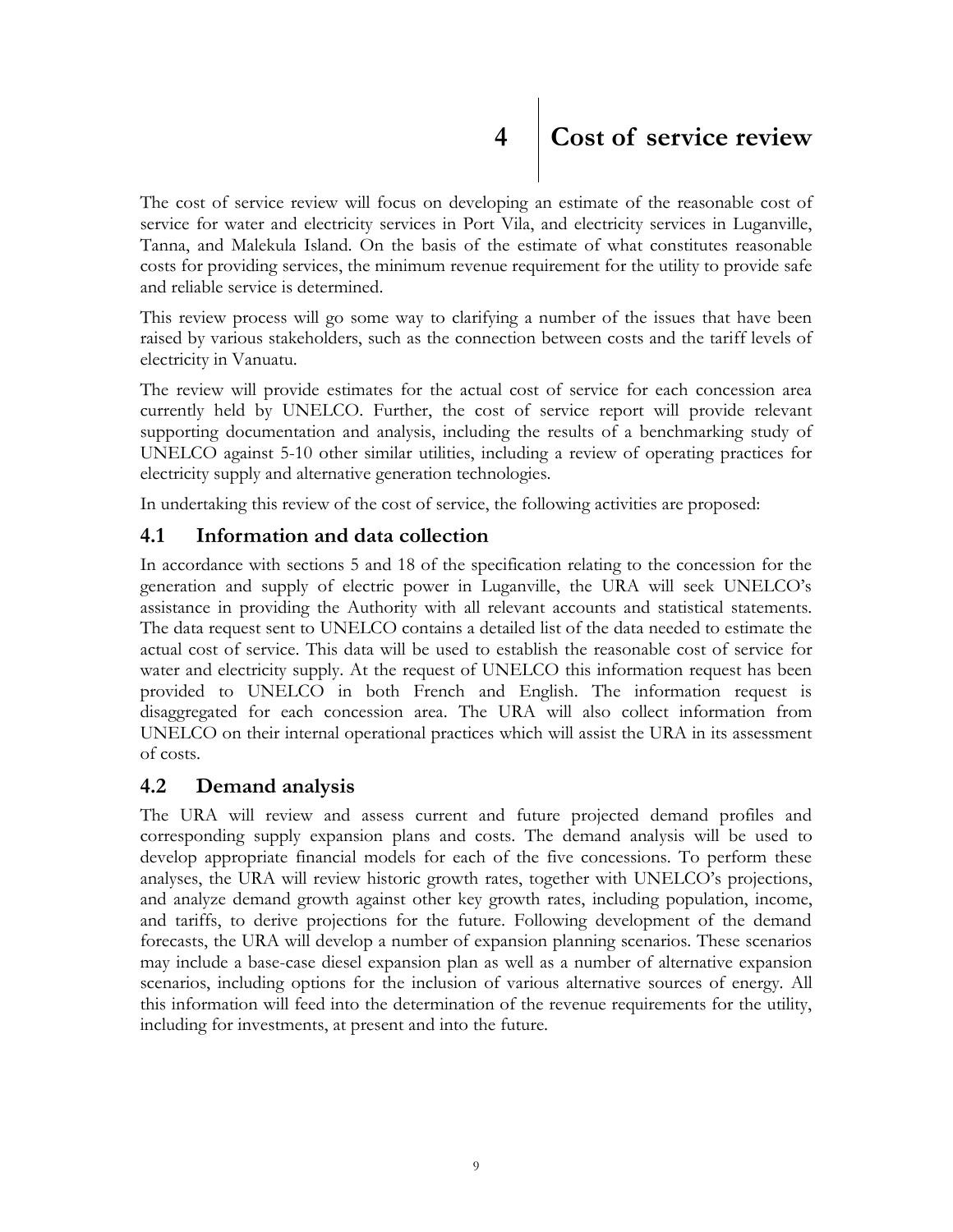#### **4.3 Financial model and information analysis**

<span id="page-9-0"></span>The URA will produce a financial model for each concession area. The analysis will be based on the current tariff structure and use the data received from UNELCO along with the results of the demand analysis to populate the URA's standard models for electricity and water utilities. These financial models will allow the URA to calculate revenue requirements at the individual concession level, and to aggregate these into an average across all concessions.

#### **4.4 Cost of service and performance benchmarking**

<span id="page-9-1"></span>An important aspect of the cost of service review will be an assessment of the efficient cost of service by benchmarking the performance of UNELCO against a number of other Pacific and Caribbean utilities operating in comparable island context. The benchmarking exercise aims to establish whether there is scope for improvement on key indicators for cost of water and electricity supply and to assess the reasonableness of UNELCO's current cost structure. The URA will compare the performance of UNELCO against that of 5-10 similar utilities, taking into account differences in the operating environment between UNELCO and the selected benchmarked utilities. Key indicators that will be benchmarked include, but are not limited to, the following:

- System losses
- Capital expenditure per customer
- Fuel cost per unit generated
- Customers per employee
- $-$  EBITDA<sup>1</sup> per kilowatt hour (kWh) sold.

**Stakeholders are invited to comment on the extent to which performance standards are adequate and /or need to be better enforced.** 

#### **4.5 Operational and procurement practices**

<span id="page-9-2"></span>An assessment of operational and procurement practices will be performed in key areas. These will include fuel procurement, and any areas of operations where benchmarking may indicate scope for efficiency gains. The URA will consider these comparisons to assess performance adequacy in Vanuatu. Where inadequacies are found, the URA will identify the source based upon these comparisons.

 $\overline{a}$ 

<sup>&</sup>lt;sup>1</sup> Earnings before Interest, Tax, Depreciation and Amortisation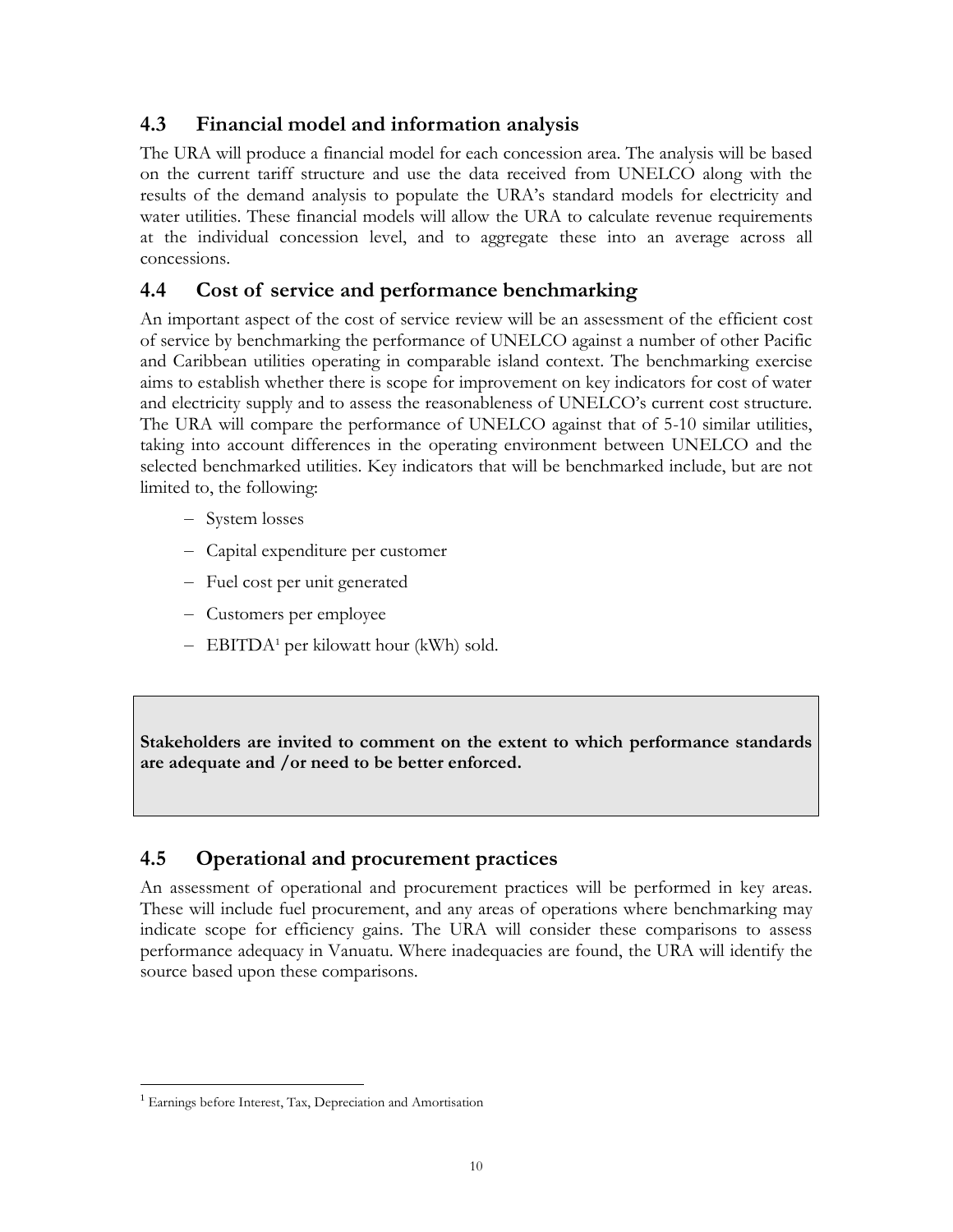#### **4.6 Cost of unregulated services**

<span id="page-10-0"></span>The URA will review and assess the cost of unregulated services, such as customer extensions, the operation of public street lights, and connection requirements. Following the completion of this comparison exercise, the URA will develop appropriate regulations or recommend adjustments where necessary, to ensure that customers do not suffer due to uncompetitive pricing for the examined services. In undertaking this activity, the URA will compare UNELCO's costs and fees for these services against the costs and fees charged by third party contractors for the same work, as follows:

- Through information requests, establish UNELCO's actual costs for selected unregulated services
- Where possible, establish independent contractors' costs and fees for the same work in the same locations
- Where this is not possible, establish baseline costs and fees for the same work in similar geographies, especially in similar Pacific Island nations
- Compare these costs and fees to the fees that UNELCO charges

#### **4.7 Review of company overheads**

The URA will review the cost and breakdown of company overheads and assess the cost of UNELCO overheads that are shared between the provision of energy and water for the Port Vila concession contract.

<span id="page-10-1"></span>In addition to the benchmarking exercise within the cost of service review, the URA will seek to benchmark overhead costs for concession areas where a single company is responsible for the provision of both water and electricity, as is the case with Port Vila.

The URA will further examine how UNELCO distributes the synergies achieved through shared overhead between its water and electricity concessions for Port Vila, and provide guidance on how to structure tariffs in a manner that both encourages UNELCO to maximize overhead synergies and pass cost savings that it achieves on to its customers in the form of lower tariffs.

**Stakeholders are invited to comment on the URA's proposed approach and methodology in conducting the cost of service review outlined above.**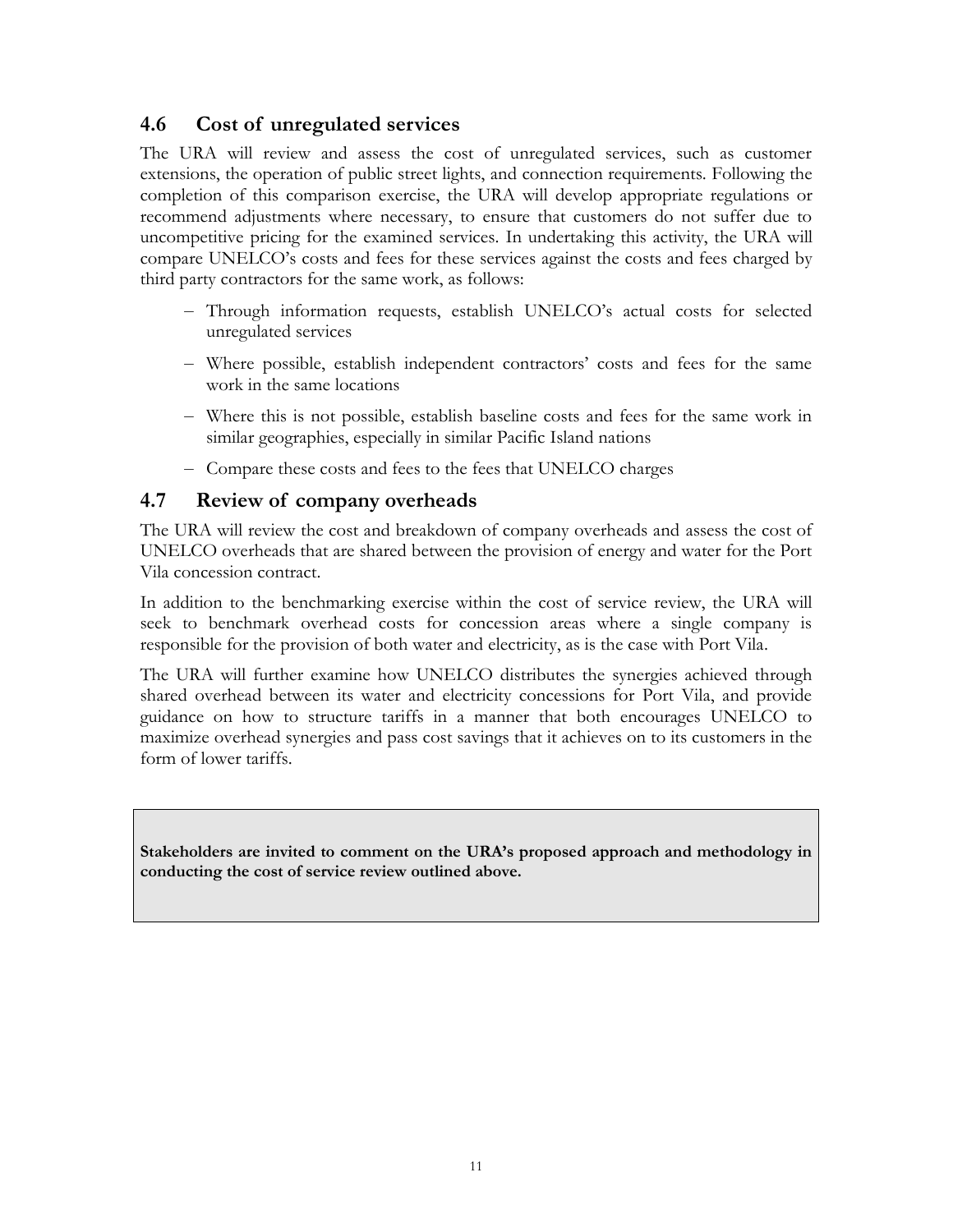<span id="page-11-0"></span>The service standard review task will focus on a review of and an assessment of current service obligations and reliability performance standards for water and electricity services in Port Vila, and electricity services in Luganville, Tanna Island and Malekula.

This review process will determine whether service standards in each of the five concession areas are currently being met. As part of this task the URA will assess, if necessary, whether any adjustments to the current service standards are required.

For example, it may not be economic for all concessions to have the same level of reliability.

In undertaking this service standard review, the following activities are proposed:

#### **5.1 Information and data collection**

<span id="page-11-1"></span>Similar to the initial cost of service review, and in accordance with sections 5 and 18 of the specification relating to the concession for the generation and supply of electric power in Luganville, the URA will seek UNELCO's assistance in providing the Authority with all relevant accounts and statistical statements. The data request sent to UNELCO contains a detailed list of the data needed to review current service standards and determine appropriate service standards to be applied in the future.

This data will be used to establish the level of service for each concession area and assist the URA in determining the level of service currently being achieved for the respective areas.

#### **5.2 Performance benchmarking**

<span id="page-11-2"></span>In undertaking an assessment of the performance of UNELCO against a number of other Pacific and Caribbean utilities, the URA will seek to establish whether there is scope for improvement on key indicators for electricity and water supply standards. Similar to section 4.4 above, a comparison of UNELCO's performance against that of 5-10 similar utilities, taking into account differences in the operating environment between UNELCO and the selected benchmarked utilities. Key indicators that will be benchmarked include, but are not limited to the following:

- Complaints per 1,000 customers
- Customer average interruption duration index (CAIDI)<sup>2</sup>
- System Average Interruption Duration Index (SAIDI)<sup>3</sup>

#### **5.3 Service standard specification**

The URA will undertake a review and assessment of the service standard specifications in consultation with UNELCO and interested stakeholders to determine whether an adjustment to the current service standard specifications is required, taking into account any possible implications for UNELCO on their cost of service, revenue requirement and tariff.

<span id="page-11-3"></span> $\overline{a}$  $2^{2}$  Customer Average Interruption Duration Index, which is the average time taken for supply to be restored to a customer when an interruption (of duration equal to or longer than one minute) occurs.

<sup>&</sup>lt;sup>3</sup> System Average Interruption Duration Index, which is the total minutes, on average, that a customer could expect to be without electricity in a year due to interruptions (of duration equal to or longer than one minute)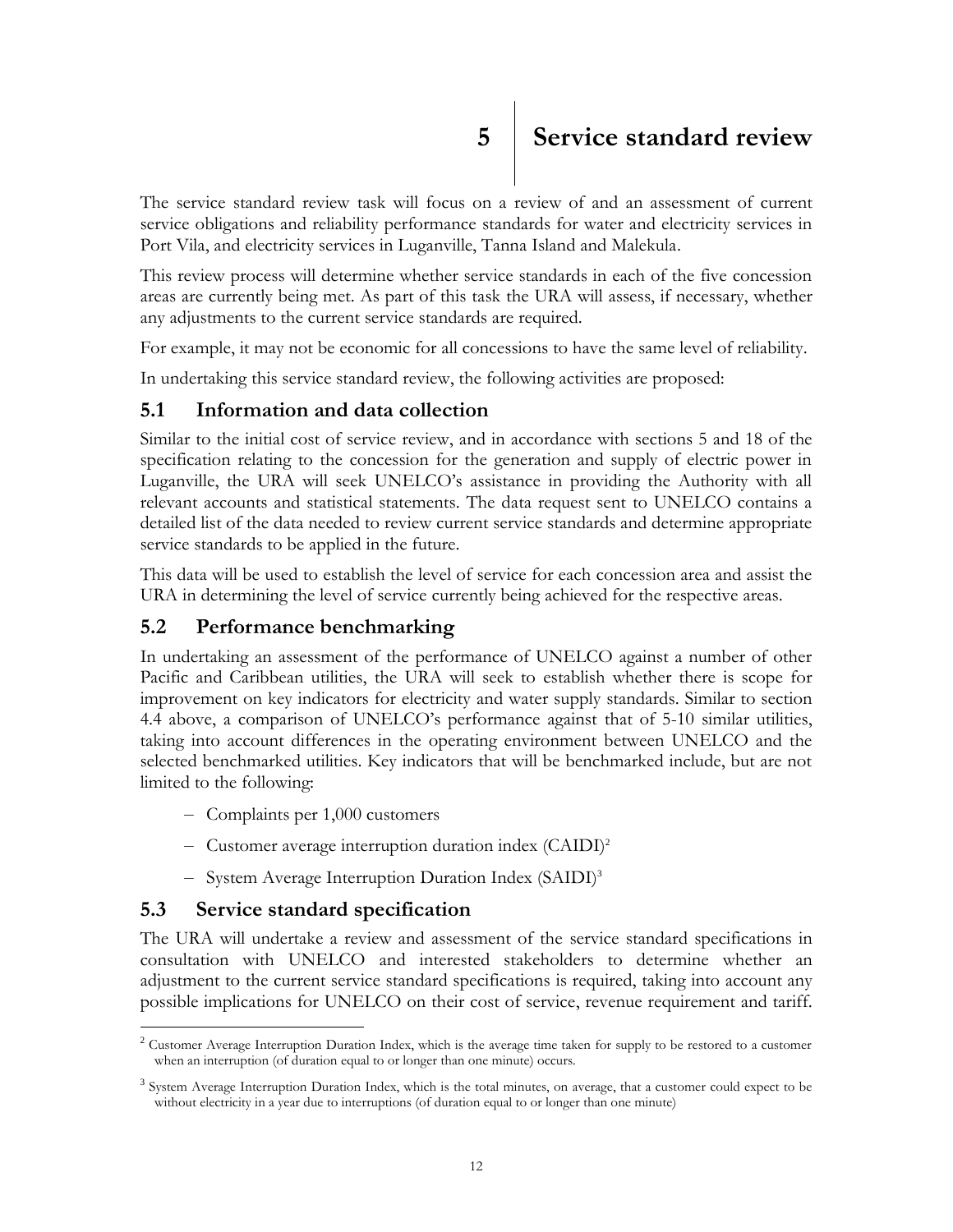The URA will then recommend adjustments or modifications to the service standard specifications in any areas where the benchmarking, and review of operations and technologies, indicate that this was warranted and develop new performance criteria as required.

In undertaking the review of service standards, the URA will report and advise on the actual service standards for each concession area, and establish the level of service standards that are being achieved. The URA will also outline the results of the benchmarking exercise for actual service standards provided by UNELCO against other similar utilities, and will review operating practices. Further, the URA will provide an assessment of whether adjustments in the service standards would be needed for each concession area, taking into account the implications of such adjustments on the cost of service and tariffs.

**Stakeholders are invited to comment on the current level of service across all five concession areas and / or current service standards and levels of reliability. The URA seeks to understand the level of service provided, and the potential constraints and limitations to enforcement of service standards.**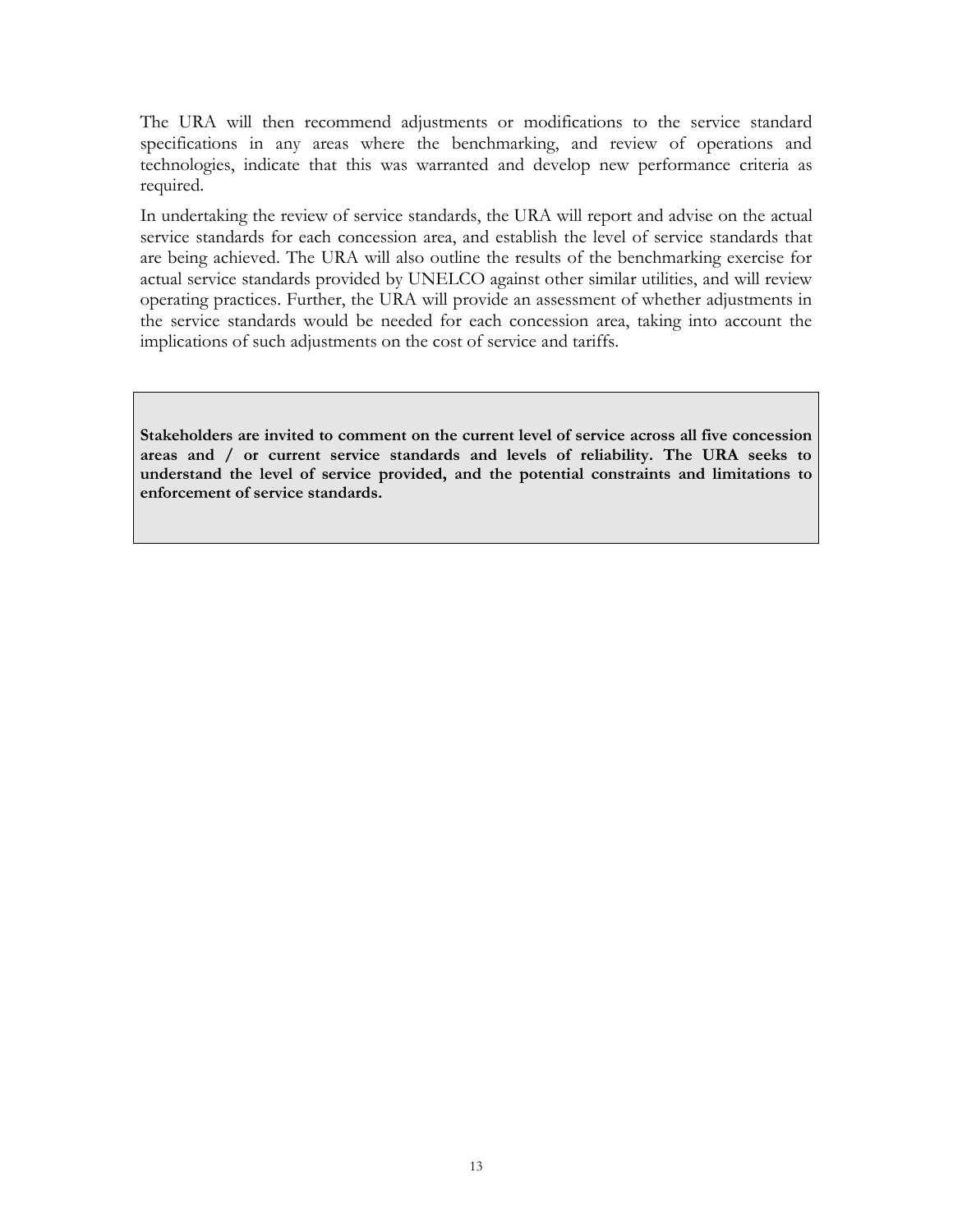<span id="page-13-0"></span>

# **6 Methodology for tariff review**

In undertaking the tariff review, the URA's objective is to build a methodology for negotiating and establishing tariffs that both accords with the concession contracts and meets standards for good regulatory practice. This methodology will include clarifying the process for resetting tariffs in the future and establish an appropriate financial model to be used for tariff resets. The URA will develop the methodology in consultation with UNELCO and key stakeholders in a manner that takes into account the need for openness and transparency, while also being reasonably efficient.

Appendix A sets out an indicative timeline for conducting the tariff review.

The rationale for the tariff review is to assess the continuing appropriateness of tariffs, both in terms of their level and structure. The URA aims to find the right balance between the interests of the consumers of Vanuatu, of the utility, and of the Government. In short,

- consumers should not pay more than necessary to receive electricity service of a given standard;
- the utility should be able to charge tariffs in such a manner that it can cover all its costs, and this includes operating, maintenance and investment costs; and finally,
- the government needs to keep the long-term growth and economic development of Vanuatu in view and thus wants present tariffs to support improvements and future investments in electricity supply.

The methodology the URA proposes, to assess whether tariffs are appropriate to balance the concerns of all stakeholders takes the following form:

- $\blacksquare$  the costs of the utility are reviewed in order to determine what the minimum revenue requirement is for electricity supply to operate in a commercially viable manner;
- $\blacksquare$  the cost information gathered from Unelco to inform what level of expenses are associated with the provision of services will be cross-checked by consultants using benchmarking information. This will allow the URA to assess Vanuatu's costs of electricity supply compared to other similar countries.
- the appropriateness of costs is intimately linked to the quality and reliability of service that consumers request, and the level of safety that is imposed. Service standards are therefore reviewed for their appropriateness at the same time as company costs;
- in order to determine whether the medium to long term growth and development concerns are addressed, a forward-looking assessment of consumer demand (commercial and residential) and future network investments is undertaken.
- Regarding forward-looking investments it is also highly relevant to assess alternative generation technologies such as wind or solar.

Given all elements above, required revenues to cover present and future costs of electricity supply will be calculated by the URA. The instrument to calculate the revenues will be a financial and economic model tailored to Vanuatu.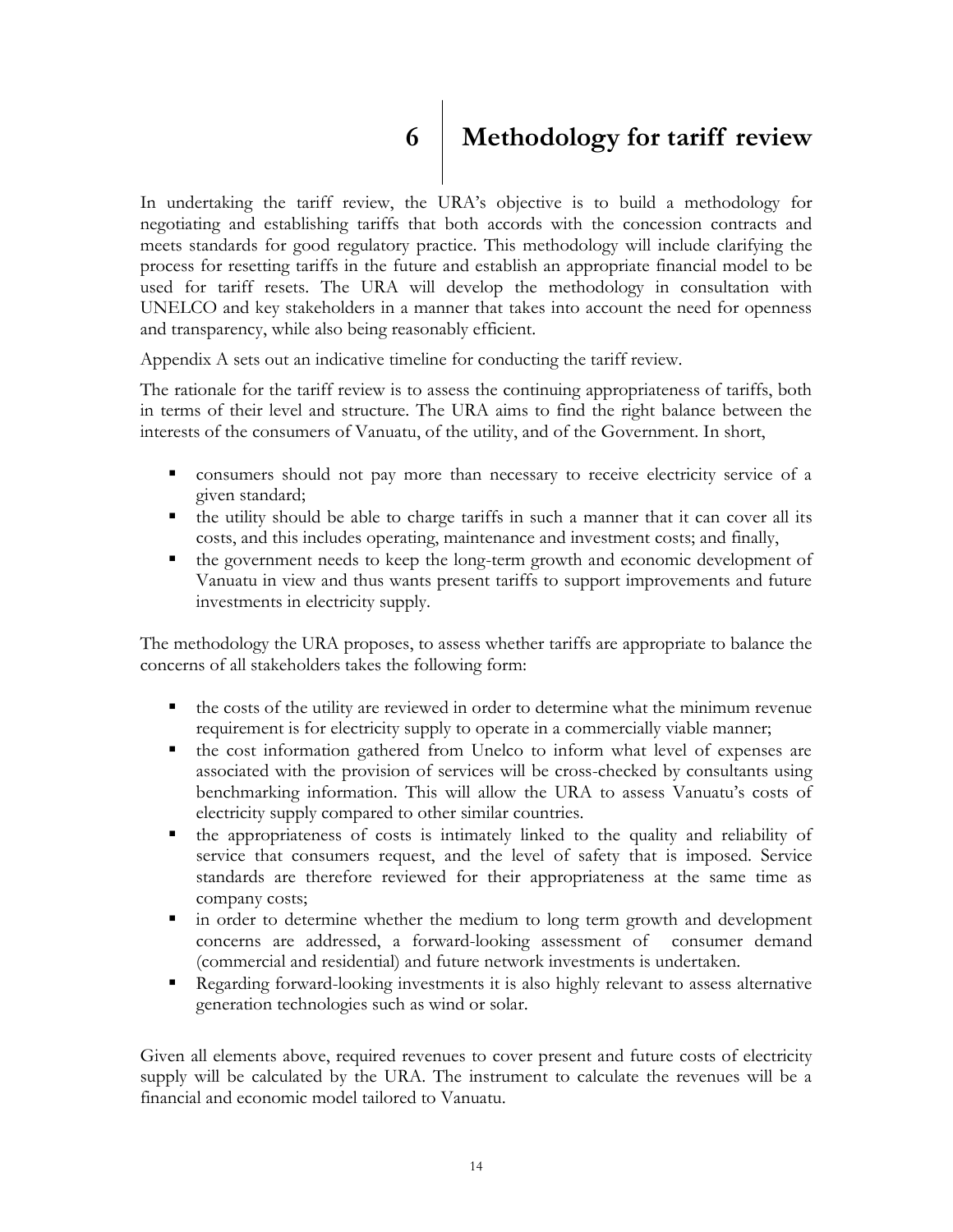Required revenues indicate the total amount of money the utility is anticipated to need to meet its cost obligations for operations, maintenance and forward-looking investment and it also needs to include a compensation for investors who have put their capital at disposal for the construction of the network. An analysis of tariff levels and tariff structure needs to be undertaken in order to determine how the total amount of required revenues is generated by different consumer groups and different concession areas. The URA model will allow analyzing the current contributions of different users and will allow assessing alternative tariff levels and structure.

Regular tariff adjustments (monthly or quarterly indexation) will be undertaken once the tariff levels are determined in the 2009 review. The review will also assess different possibilities for these.

The use of a model will allow testing for different scenarios. Questions that can be addressed in this manner include how the revenue requirement changes if higher or lower quality standard are imposed, or faster or slower expansion plans are implemented. Trade-offs will thus become transparent and can be submitted to the stakeholders for final decision: better or more services imply higher costs and a higher revenue requirement which might in turn translate into higher tariffs conditional on demand and technology developments.

The URA intends to use the methodology set out in this tariff review to establish a transparent framework for future tariff adjustments and periodic reviews.

**Stakeholders are invited to comment on URA's proposed approach and methodology in conducting the tariff review as outlined in this section.** 

#### **6.1 Tariff structure assessment**

<span id="page-14-0"></span>In our work on the tariff structure, we will consider questions such as:

- If Is the current lifeline block an appropriate way of meeting social objectives to help low income consumers?
- Is there an appropriate and cost-reflective split between fixed and variable charges?
- Are the differentials in charges between the various types of customer justified?
- Are there opportunities to promote greater efficiency and conservation, for example through more aggressive use of time-of-day pricing, or offering discounts for interruptible supply?
- What is the usefulness of the implicit cross-subsidies between concession areas? How effective would potential alternatives be?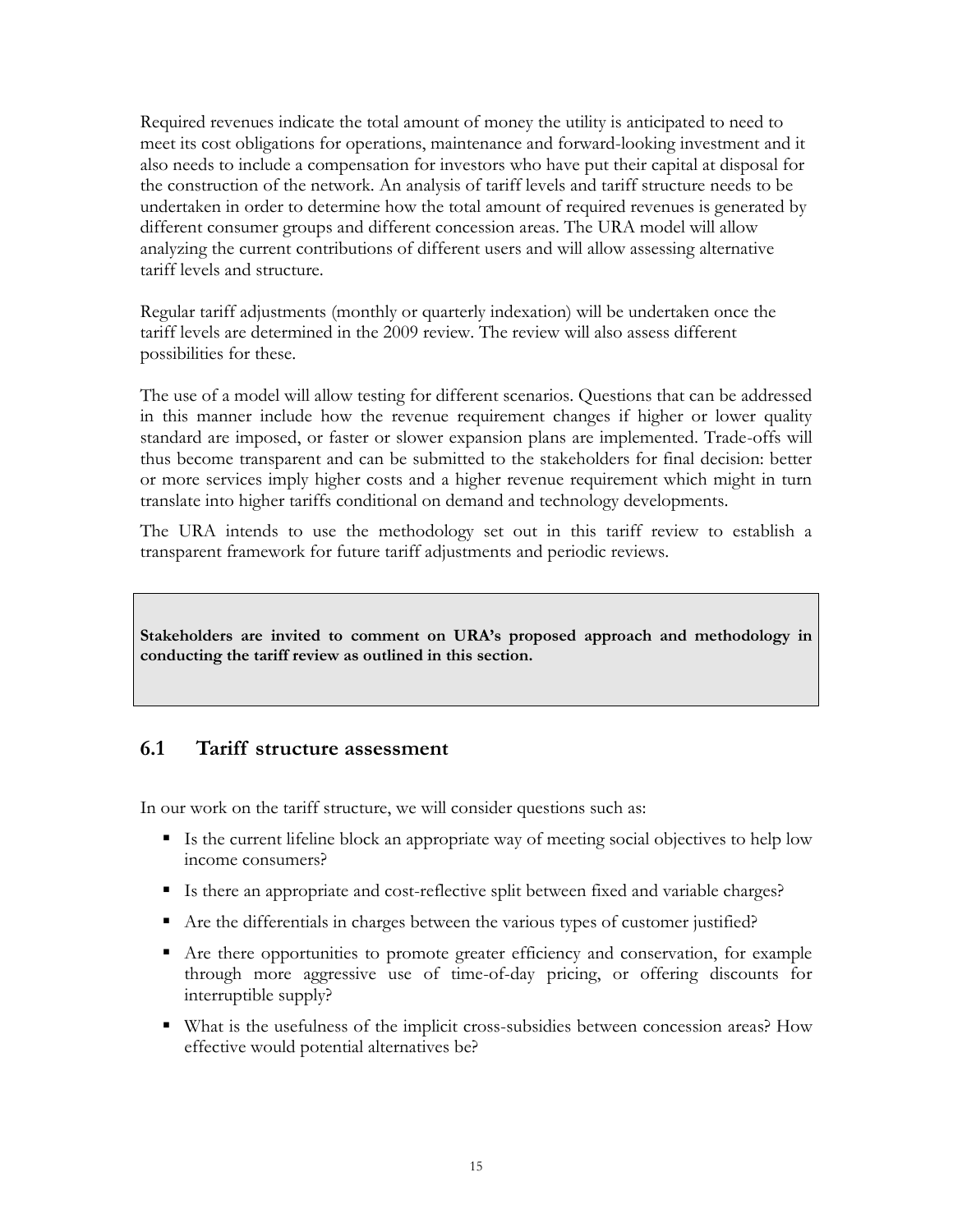We will perform this analysis for each concession individually. Following this work, we will report on the efficiency, fairness and financial viability of the existing tariff levels and structures.

The URA will assess, in consultation with UNELCO, alternative fuel cost adjustment mechanisms for electricity and water tariffs in Vanuatu. Specifically, the URA will assess alternatives for incorporating hydro and wind generation, and the use of bio-fuel blends with diesel, into the revised tariff structure. The current tariff structure is designed to "automate" monthly adjustments to the electricity tariff to ensure that changes in fuel prices which are outside of the control of the electricity provider are passed through to consumers. To allow for, and encourage, greater use of renewable energy, the URA expects the main focus will not necessarily be on the structure of tariffs, but on how tariffs will be indexed and reset. For example, one approach would be to reduce the extent of fuel-price indexation. Another approach would be to adopt forward-looking periodic reviews of prices.

**Stakeholders are invited to comment on the URA's proposed approach, in particular, on how tariffs will be indexed and reset giving consideration to reducing the extent of fuel price indexation and /or adopt forward-looking periodic review of prices.**

In addition the URA will review any implicit cross-subsidies between concession areas, to assess the effect of reduced tariffs and investment growth in the concession areas, and to determine alternatives for encouraging access. The URA proposes to conduct this crosssubsidy review as a component of the tariff structure analysis, because an assessment of the effects of these cross-subsidies will be integral to developing a comprehensive understanding of current tariff structures, and how they can be made more efficient.

Further, the URA aims to clarify the process to follow for resetting tariffs. This process will be built upon the experience with other French-derived affermage and concession contracts, and also with utility regulation in other Pacific Island countries. The URA's proposed approach for the tariff reset process is based upon the "Building Blocks Methodology", which is described below.

In consultation with UNELCO, the Government and key stakeholders, the URA will develop tariff adjustment alternatives that will incentivize concession holders to share efficiency and sales volume gains with customers, will mandate continued access expansion, and will promote cost reduction options such as demand management and distributed generation. The URA considers that exploration of these tariff adjustment alternatives will be an integral part of the tariff structure review, and these considerations will be integrated into the outputs of this work.

Building upon the experience with other French-derived affermage and concession contracts, and with utility regulation in other Pacific Island countries, the URA will seek to recommend the application of a financial model that meets with international standards for good regulatory practice. The proposed financial model will be based upon previous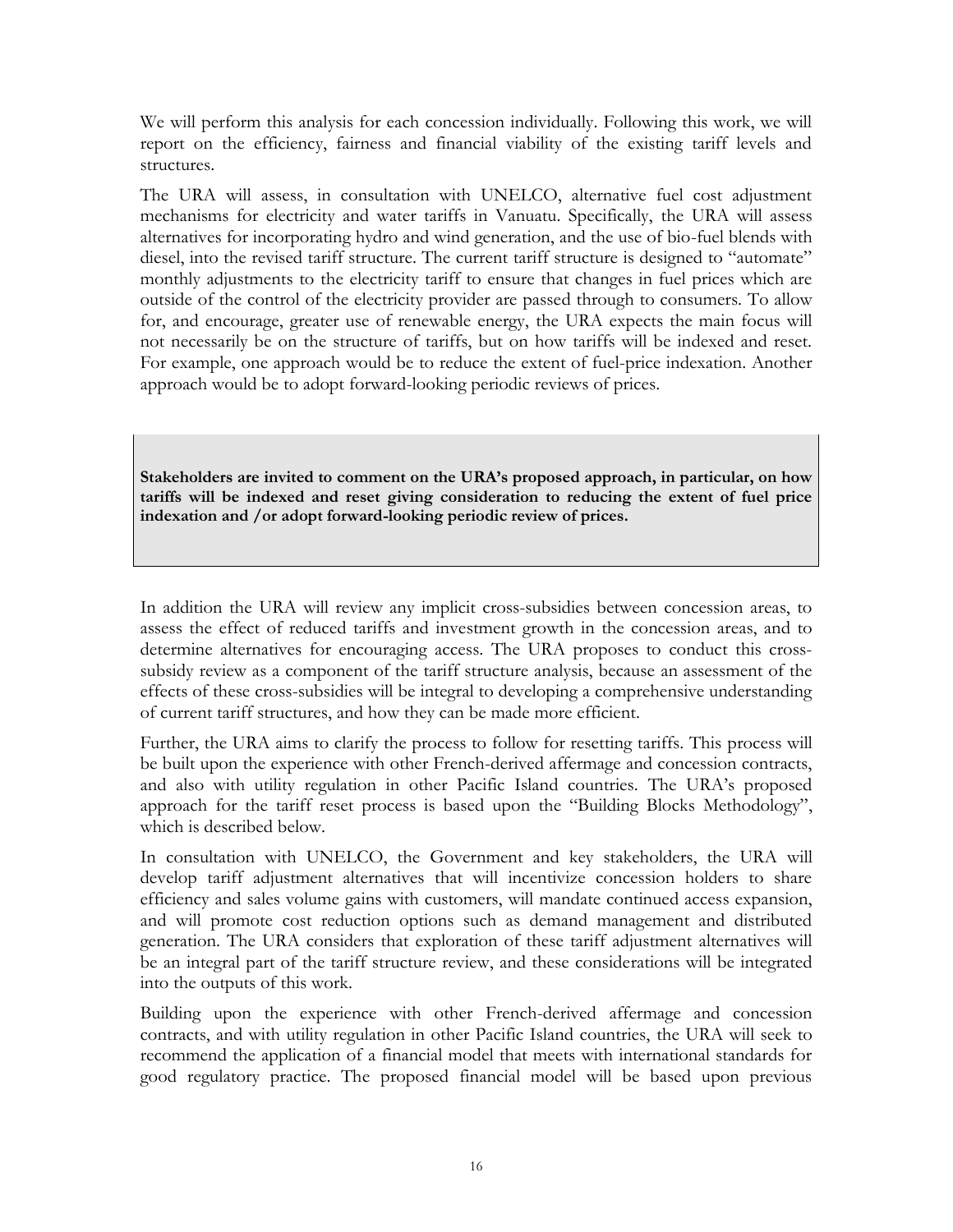international experience with financial models as described in the "Building Blocks" Methodology".

#### **6.2 Building blocks methodology**

<span id="page-16-0"></span>The building blocks approach has been applied by regulators in many different countries, including Australia, New Zealand, and other Pacific Island Countries such as Tonga. This approach gives the service provider a reasonable amount of certainty that it can stay profitable, while also giving the provider an incentive to improve performance. The provider has this incentive because the tariff is locked-in for the regulatory period (usually five years) based on forecast efficient costs—if the provider can reduce costs below forecasts then it can keep the difference. After five years (in normal circumstances) the tariff will be reviewed again, taking into account the efficiency gains made by the provider.

The building blocks approach consists of setting a price cap on tariffs so that over the regulatory period, the net present value of the service provider's forecast revenue is equal to the net present value of the provider's forecast reasonable operating costs plus a forecast reasonable return on capital. This approach is outlined in [Figure: 6.1.](#page-16-1)

<span id="page-16-1"></span>



The building blocks approach can be characterised by three steps – determining outputs/outcomes; determining the revenue requirements necessary to finance these outputs/outcomes; and translating the revenue requirement into a price control that would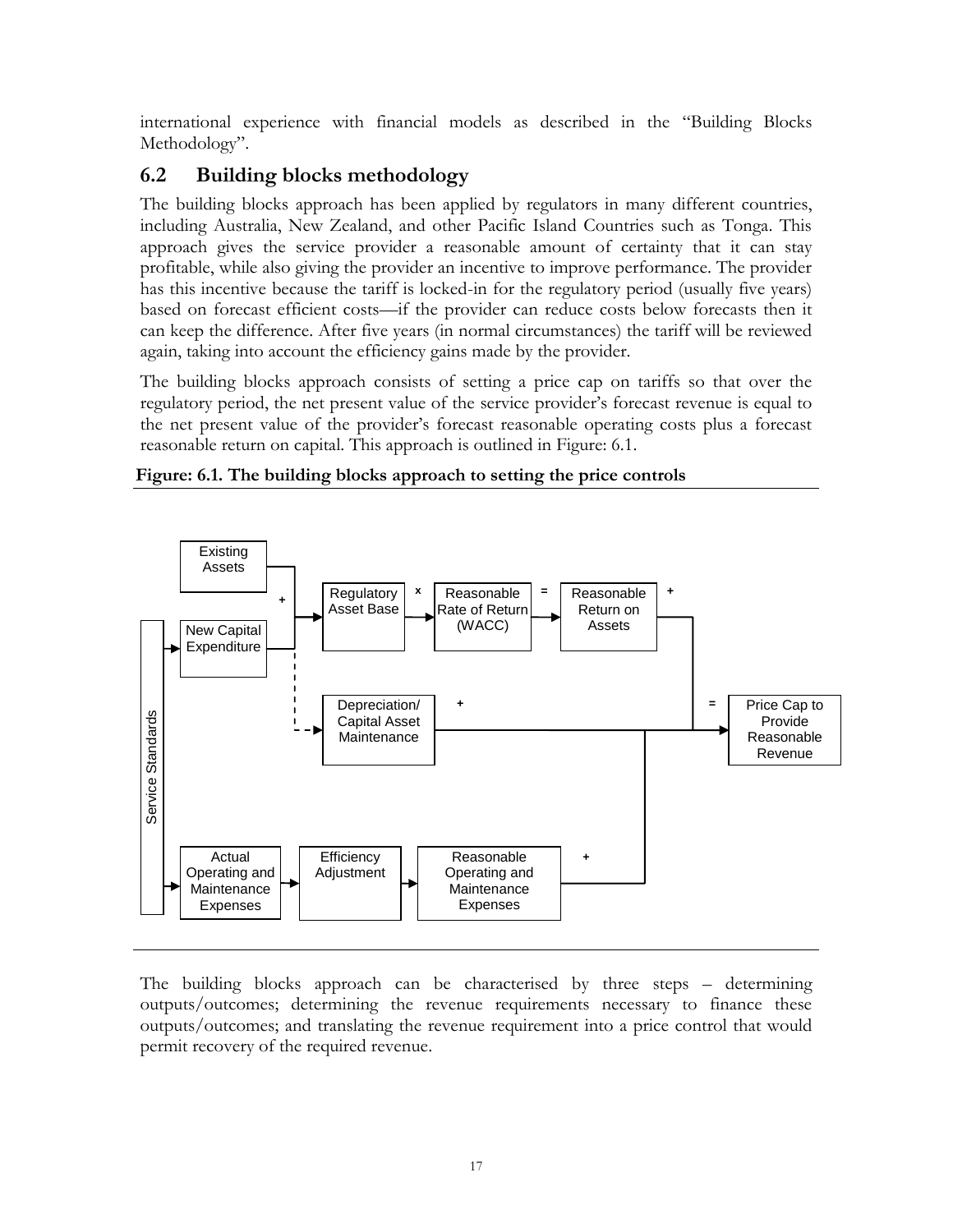#### **Step 1 Determining outputs/outcomes**

The first step to determining the price controls is to decide upon the service outcomes that the concessionaire is required to deliver over the period. These outcomes will reflect the service standards that are set as part of this tariff review as well as legislative and functional obligations that the concessionaire must meet in accordance with concession requirements. In setting these service outcomes, it is also necessary to consider anticipated future peak demand and customer numbers.

#### **Step 2: Determining the revenue required**

Having determined the outcomes that must be delivered, the revenue requirements are then determined that are sufficient to enable the concessionaire to deliver these outcomes efficiently. The building blocks approach involves building up the concessionaire's revenue from key components that reflect their operating and maintenance costs and financing requirements, the concessionaires' financing costs (return on and of capital) are built up with reference to the rolled forward value of their regulatory asset bases and the capital expenditure that they must undertake.

The URA's proposed approach also incorporates an efficiency carryover amount into the revenue requirement that allows the concessionaire to carry over benefits of any efficiency gains achieved against the expenditure forecasts in the prior regulatory period into the next regulatory period.

#### **Step 3: Translating the revenue requirement into a price control**

Having determined the revenue required, it is then translated into unit prices using forecasts of energy consumption and customer numbers. This is then translated into specific tariff proposals in accordance with a price control mechanism which specifies how prices will be adjusted annually

The building blocks approach is broadly consistent with French jurisprudence on setting tariffs. While French jurisprudence uses different terms, in particular the 'financial equilibrium of the contract', it is, in essence, concerned with allowing an operator to recover a reasonable cost of service, and often uses forward looking estimates of reasonable costs as a basis for tariff resets.

The URA, in consultation with UNELCO and key stakeholders will further explore the possibility of bringing these concepts together, and assess whether such an approach would be acceptable to all concerned.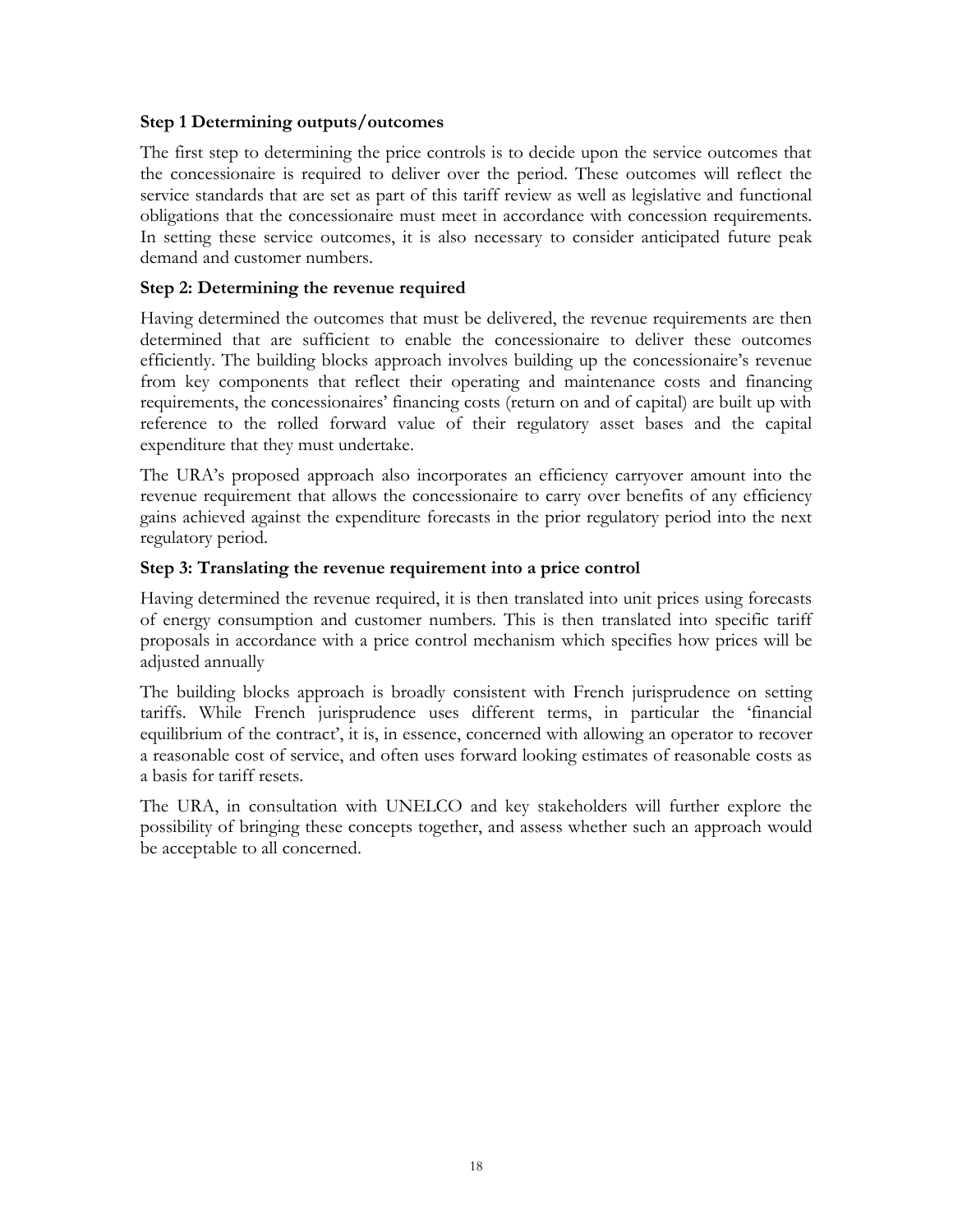## **7 Luganville concession**

<span id="page-18-0"></span>The power supply concession in Luganville commenced on 23 January 1990 and is due to expire on 31 December, 2010. In accordance with the Concession contract the Government has advised UNELCO of its intention to re-tender the concession agreement. The tender process is expected to commence in June 2009. Appendix B provides an indicative timeline for the tender of the Luganville concession.

The URA will provide assistance to the Government on the implementation of the tender process with due consideration to the fact that the findings from the tariff review will feed into the new concession arrangement.

The URA's objective in undertaking this task is to establish optimal terms for the retendering of the Luganville concession and to assist the Government with developing a transaction timeline and budget for the retendering process.

In undertaking this work, the URA will develop a transaction roadmap for the Luganville concession tender to assist the Government in developing the tender framework and plan. The URA will assist the Government in defining the type and level of resources required to successfully tender the Luganville concession. The URA will also support the process by ensuring clarity and consensus on the objectives that the Government hopes to achieve through the tender process, including in areas such as service standards, future tariff path and service coverage.

On the basis of the tariff review, the URA will develop a set of drafting instructions for the draft concession contract to be used in Luganville. These instructions will incorporate guidelines and recommendations that are produced over the course of the tariff review.

This work will be performed for the Luganville concession only, but will be executed in a manner that allows for efficient application in other future concession contracts based upon the same logical underpinnings.

The instructions for the draft concession contract may call for an extension of the concession areas. This would be determined based upon the URA's findings for the greatest utility to be obtained across geographies given the need to balance between increased access, effective service standards, and efficient costs of service. The duration of the draft concession contract may also be altered from its current 20-year standard. This adjustment would be determined based upon forward financial modelling that incorporates demand analyses from chosen expansion scenarios. Through that modelling exercise, the URA would consider the contract duration that offers the optimal balance between investment security and tariff efficiency.

**Stakeholders are invited to comment on:**

- **extension of the Luganville concession area;**
- **duration of proposed concession contract; and**
- **service standards and service coverage.**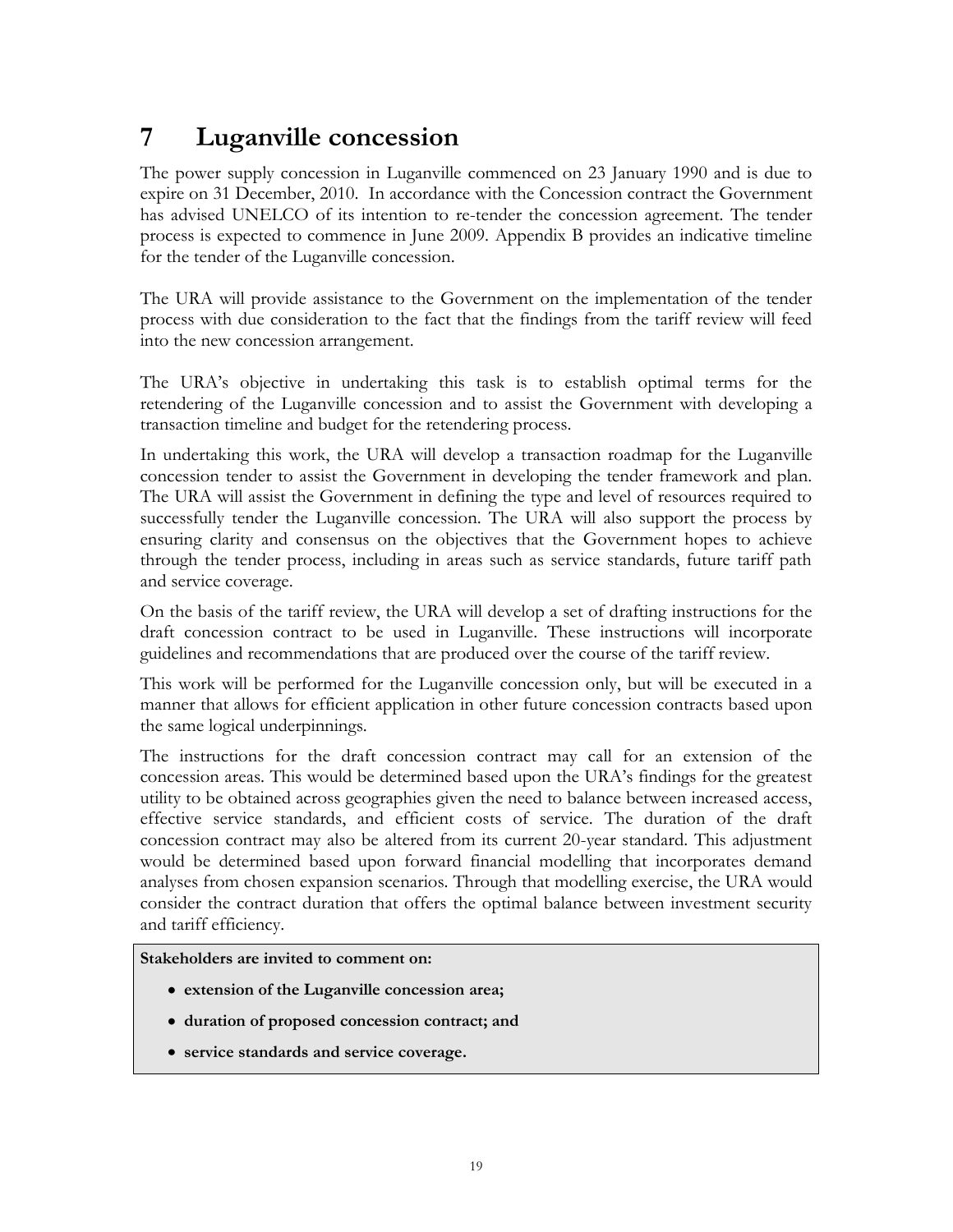## **8 Sarakata hydroelectric generation**

<span id="page-19-0"></span>The Sarakata Special Reserve Fund was established on 3 March, 1995 in an addendum to the Luganville concession agreement with UNELCO. Under the addendum, UNELCO is responsible for the operations and maintenance of the Sarakata hydro plant (2 X 300 kW units) and tariffs are set for Luganville on the basis that all electricity is produced using diesel fuel. The savings in generation costs, after deductions for maintenance and management fees, and for contributions to a 'renewal fund', are credited to the Sarakata Special Reserve Fund to be used primarily to finance rural electrification, but may be also used for subsidizing tariffs. The third phase of the Sarakata hydroelectric project (an additional 600 kW unit) is nearing completion with funding from Japan.

A review of the operation and management of the Sarakata Special Reserve Fund will be considered to ensure it is fully effective in achieving its stated objective of promoting rural electrification. The URA's objective is to review the Sarakata Fund's costs, efficiency, and effectiveness.

In conducting this review the URA will assess the cost and administration of the Fund in accordance with its rules. In assessing the effectiveness of the Sarakata Fund in meeting Government objectives the URA will review the current process for incorporating Government funding for grid extensions in the tariff process, and for recommendations on more simple, more transparent alternatives.

This work will form an integral part of the review of the Fund including the development and evaluation of various options for funding and managing expansion of the electricity grid. Transparency will be a key indicator against which the URA will evaluate these options.

**Stakeholders are invited to comment on whether the Fund continues to be a useful model for charging electricity in Luganville and funding rural electrification or whether alternative models should be considered.**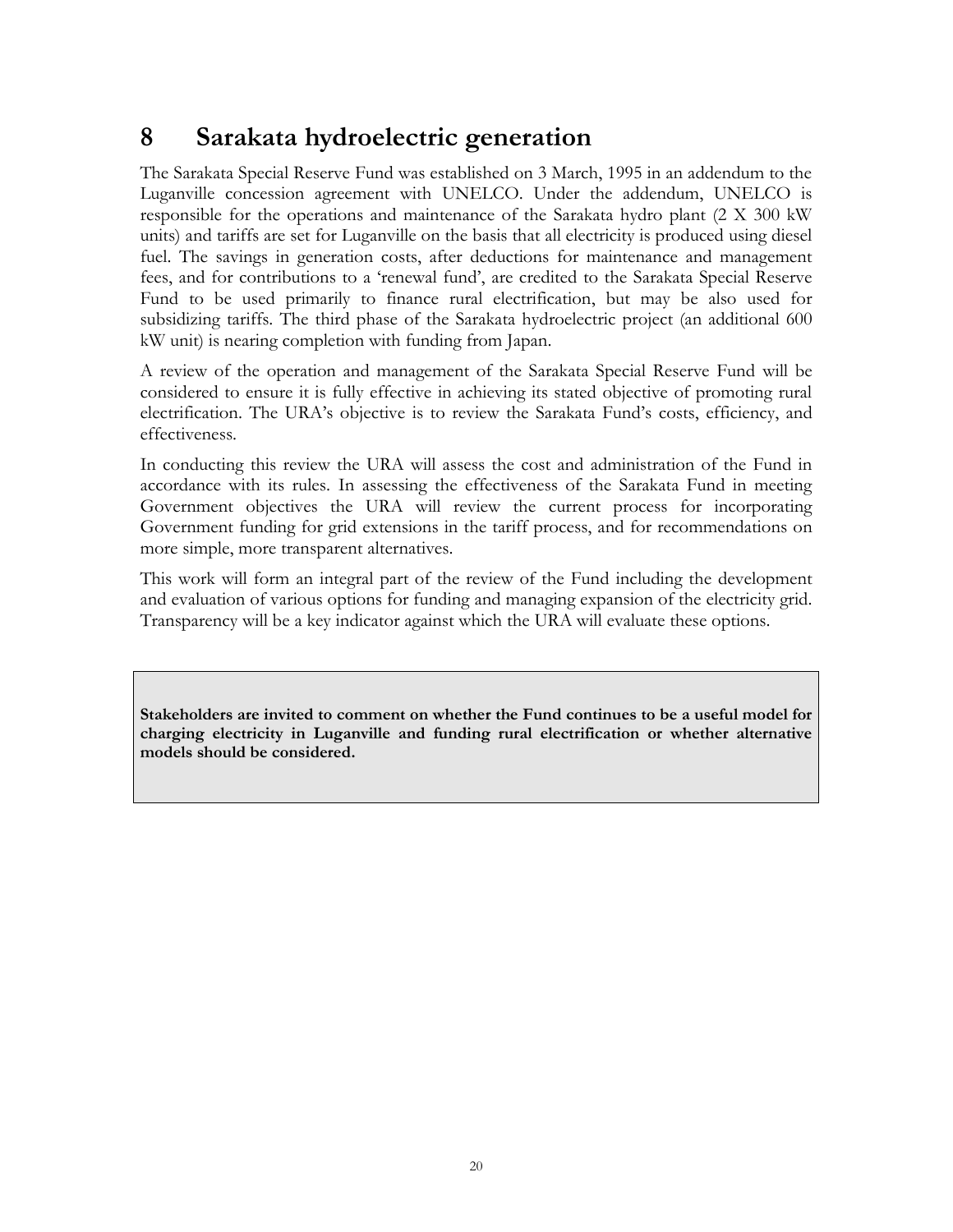## **Appendix A: Proposed timeline for completing the tariff review**

The proposed timeline for completing the review is presented in [Figure: 9.1.](#page-20-1) The tasks are also listed, and include four key outputs including this Tariff Review Framework Paper.

#### <span id="page-20-1"></span>**Figure: 9.1 Revised Work plan**

<span id="page-20-0"></span>

|                   |                                                                                                                                                                                                                                                                                                                                                                                                                                                                                                                                               |                                              |       |       | <b>Week</b> |            |                                                      |       |       |                         |        |        |                     |              |               |        |        |     |      |              |              |  |
|-------------------|-----------------------------------------------------------------------------------------------------------------------------------------------------------------------------------------------------------------------------------------------------------------------------------------------------------------------------------------------------------------------------------------------------------------------------------------------------------------------------------------------------------------------------------------------|----------------------------------------------|-------|-------|-------------|------------|------------------------------------------------------|-------|-------|-------------------------|--------|--------|---------------------|--------------|---------------|--------|--------|-----|------|--------------|--------------|--|
|                   | Activity                                                                                                                                                                                                                                                                                                                                                                                                                                                                                                                                      | 9-Ma                                         | 16-Ma | 23-Ma | 30-Ma       | $e^{4\pi}$ | ାଧ୍ୟୁ                                                | 20-Ap | 27-Ap | $\frac{4-\text{Ma}}{2}$ | 11-May | 18-May | 25-May<br>$\vec{r}$ | ।<br>।≗<br>। | $\frac{1}{2}$ | 22-Jul | 29-Jur | င့် | uارج | <b>20-Ju</b> | <b>27-Ju</b> |  |
|                   | <b>Cost of Service Review</b>                                                                                                                                                                                                                                                                                                                                                                                                                                                                                                                 |                                              |       |       |             |            |                                                      |       |       |                         |        |        |                     |              |               |        |        |     |      |              |              |  |
|                   | Prepare an information request for UNELCO and collect data<br>Prepare Inception Report (A)<br>Perform a demand analysis<br>Produce a financial model for each concession area<br>Provide advice to the URA on the efficient cost of service and benchmark the performance of UNELCO<br>Assess operational and procurement practices in key areas<br>Review the cost of unregulated services<br>Review the cost and breakdown of company overheads                                                                                             |                                              |       |       |             |            |                                                      |       |       |                         |        |        |                     |              |               |        |        |     |      |              |              |  |
|                   | 2 Service Standard Review                                                                                                                                                                                                                                                                                                                                                                                                                                                                                                                     |                                              |       |       |             |            |                                                      |       |       |                         |        |        |                     |              |               |        |        |     |      |              |              |  |
|                   | Prepare an information request for UNELCO and collect data<br>Benchmark the performance of UNELCO against a number of other Pacific and Caribbean utilities<br>Assess and adjust the service standard specifications<br>Prepare Progress Report on Tariff and Service Standard Review (B)                                                                                                                                                                                                                                                     |                                              |       |       |             |            |                                                      |       |       |                         | –∆     |        |                     |              |               |        |        |     |      |              |              |  |
|                   | 3 Tariff Review                                                                                                                                                                                                                                                                                                                                                                                                                                                                                                                               |                                              |       |       |             |            |                                                      |       |       |                         |        |        |                     |              |               |        |        |     |      |              |              |  |
|                   | Clarify and agree on information required from UNELCO and the URA<br>Assess mechanisms for incorporating alternative generation inputs into the tariff structure<br>Review implict cross-subsidies<br>Clarify the process to follow for restting tariffs<br>Recommend alternatives in tariff adjustment<br>Consult with UNELCO and suggest an appropriate financial model to be used for tariff resets<br>Adjust the actual cost of service to a reasonable cost of service<br>Prepare Final Report on Tariff and Service Standard Review (C) |                                              |       |       |             |            |                                                      |       |       |                         |        |        |                     |              |               |        | TA 1   |     |      |              |              |  |
|                   | 4 Develop Guidelines for Financial and Other Information Guidelines                                                                                                                                                                                                                                                                                                                                                                                                                                                                           |                                              |       |       |             |            |                                                      |       |       |                         |        |        |                     |              |               |        |        |     |      |              |              |  |
|                   | Develop Guidelines for Financial and Other Information Guidelines                                                                                                                                                                                                                                                                                                                                                                                                                                                                             |                                              |       |       |             |            |                                                      |       |       |                         |        |        |                     |              |               |        |        |     |      |              |              |  |
|                   | 5 Luganville Concession                                                                                                                                                                                                                                                                                                                                                                                                                                                                                                                       |                                              |       |       |             |            |                                                      |       |       |                         |        |        |                     |              |               |        |        |     |      |              |              |  |
|                   | Develop a transaction roadmap for the re-tender of the Luganville Concession Contract<br>Produce a set of drafting instructions for the Draft Luganville Concession Contract                                                                                                                                                                                                                                                                                                                                                                  |                                              |       |       |             |            |                                                      |       |       |                         |        |        |                     |              |               |        |        |     |      |              |              |  |
|                   | 6 Sarakata Hydro Generation                                                                                                                                                                                                                                                                                                                                                                                                                                                                                                                   |                                              |       |       |             |            |                                                      |       |       |                         |        |        |                     |              |               |        |        |     |      |              |              |  |
|                   | Review the Cost and Administration of the Sarakata Fund<br>Prepare Report on Luganville Concession and Sarakata Hydro Generation                                                                                                                                                                                                                                                                                                                                                                                                              |                                              |       |       |             |            |                                                      |       |       |                         |        |        |                     |              |               |        |        |     |      |              |              |  |
|                   | 7 Capacity-Building Program                                                                                                                                                                                                                                                                                                                                                                                                                                                                                                                   |                                              |       |       |             |            |                                                      |       |       |                         |        |        |                     |              |               |        |        |     |      |              |              |  |
|                   | Ongoing Availability for Capacity Building                                                                                                                                                                                                                                                                                                                                                                                                                                                                                                    |                                              |       |       |             |            |                                                      |       |       |                         |        |        |                     |              |               |        |        |     |      |              |              |  |
| IΑ<br>l်ိုင<br> D | <b>DELIVERABLES:</b><br><b>Description</b><br>Inception report<br>Progress Report on Tariff and Service Standard Review<br>Final Report on Tariff and Service Standard Review<br>Report on Luganville Concession and Sarakata Hydro Generation                                                                                                                                                                                                                                                                                                | Week Due<br>$\overline{4}$<br>10<br>16<br>22 |       |       |             |            | Legend<br>In-Country<br>Work Being Completed on Task |       |       |                         |        |        |                     |              |               |        |        |     |      |              |              |  |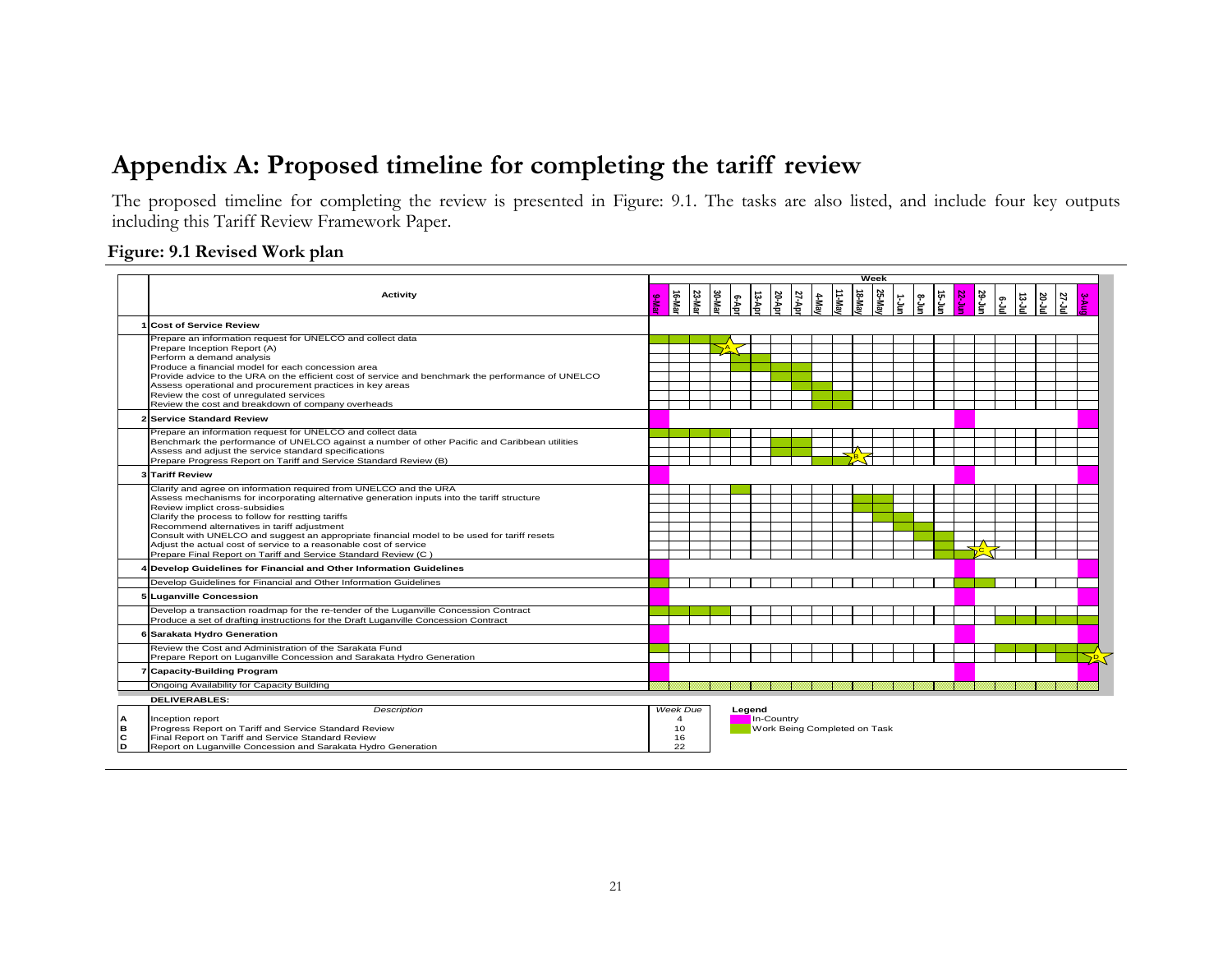### **Appendix B: Proposed timeline for tender of Luganville concession contract**

[Figure: 10.1](#page-21-1) below illustrates the key steps that will be involved in the tendering of the Luganville concession contract.

<span id="page-21-1"></span>

|  |  |  | Figure: 10.1 Timeline for the tendering of the Luganville concession contract |  |
|--|--|--|-------------------------------------------------------------------------------|--|
|  |  |  |                                                                               |  |

<span id="page-21-0"></span>